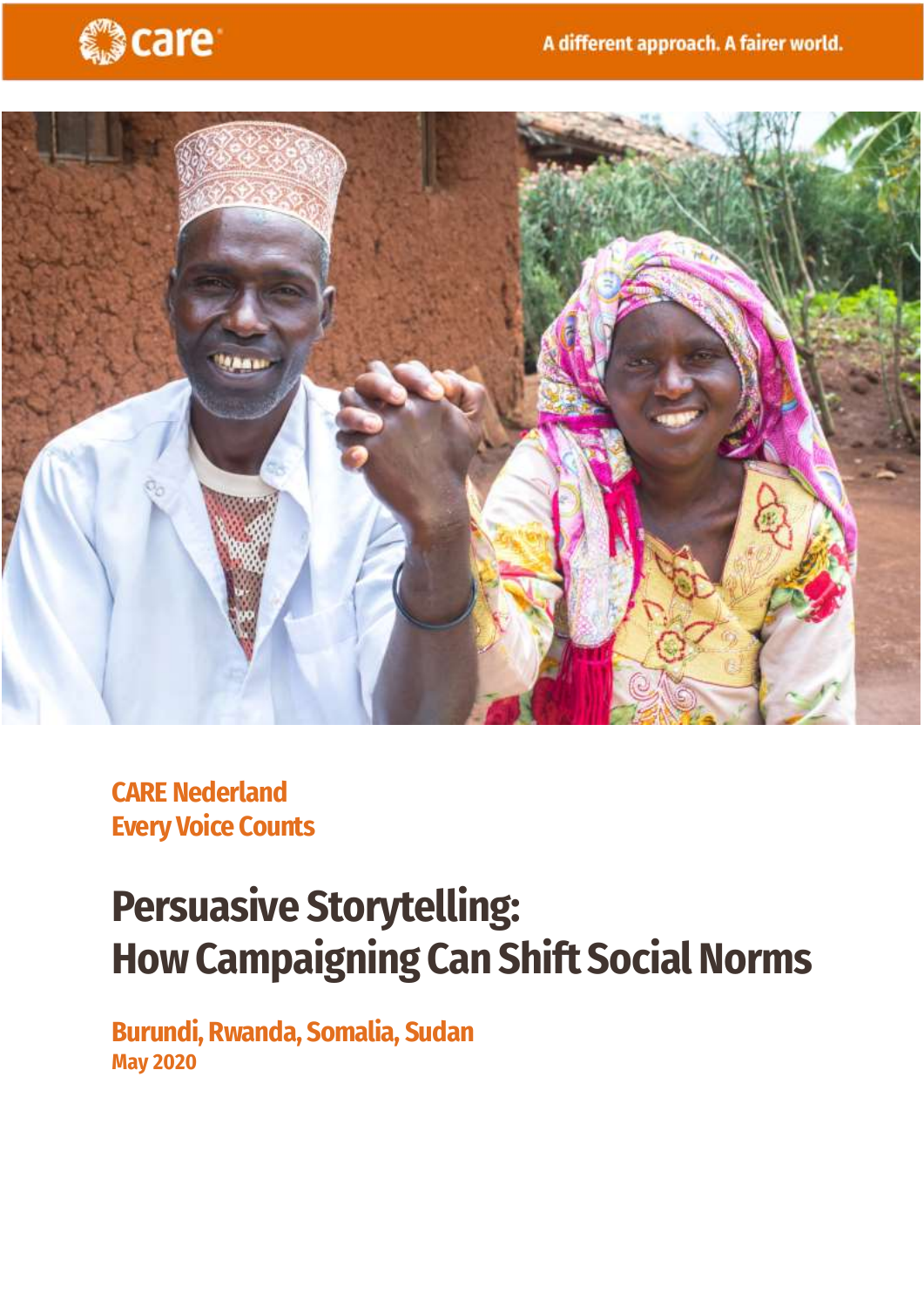

## **Acknowledgements**

This study was produced as a learning reflection on the use of persuasive storytelling in campaigning to shift social norms. This report is a result of collaborative effort of the CARE Nederland's Every Voice Counts team, written by Fatema Kakal, with support from Katie Whipkey and Lori Cajegas. Special thanks to our colleagues from CARE Burundi, CARE Rwanda, CARE Somalia, and CARE Sudan for their valuable input; and Jahou Nyan, Alma Sartori, and Susanne Shatanawi from RNW/RNTC for their contribution. Our gratitude also goes to Fatma Wakil, Lenneke Kono-Tange, Cornelia de Winter-Platz, and Berlinda Nolles from CARE Nederland for their review.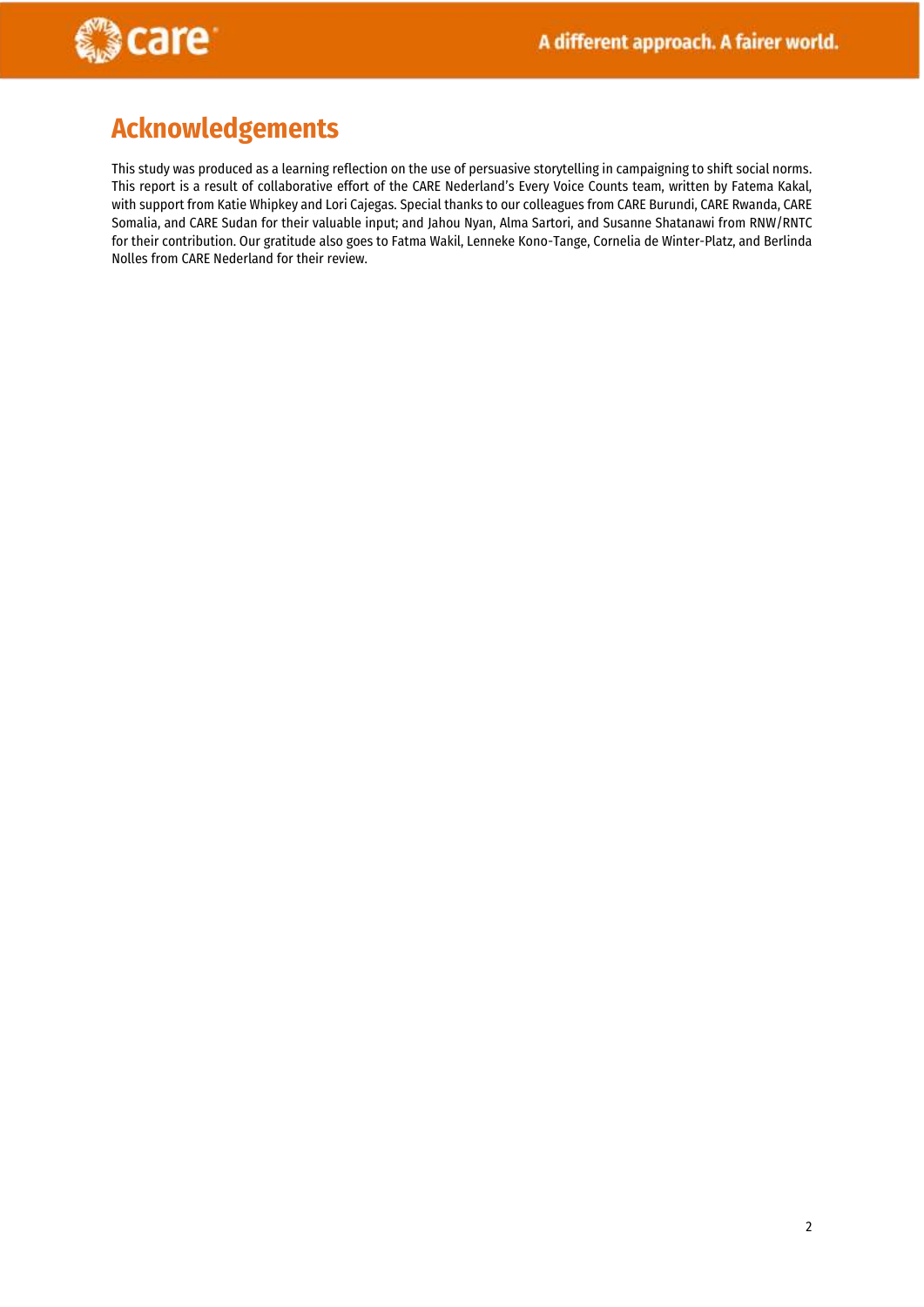

## **Contents**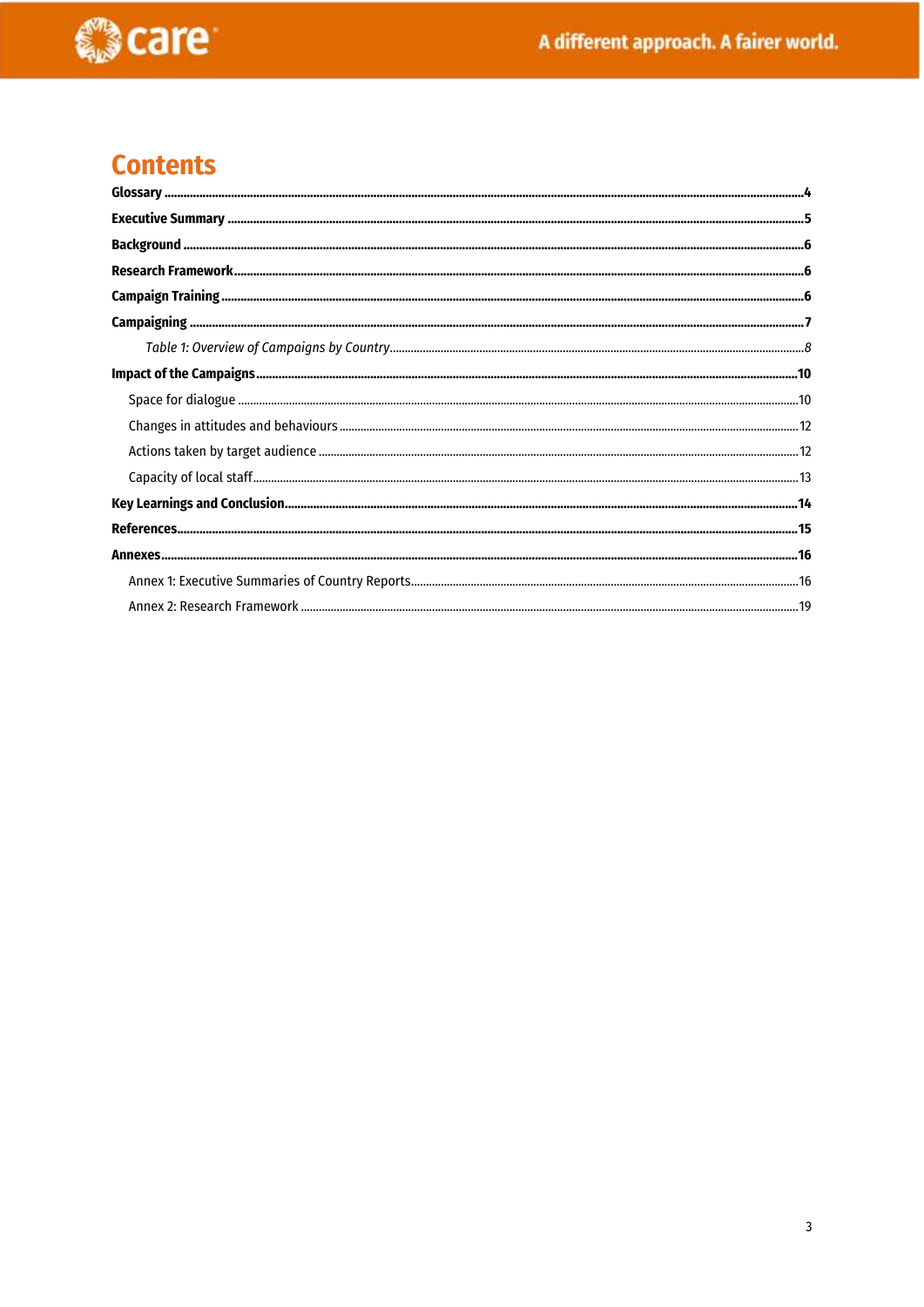

## <span id="page-3-0"></span>**Glossary**

| <b>CBRM</b> | Community based reconciliation mechanism                                       |
|-------------|--------------------------------------------------------------------------------|
| CSO         | Civil society organisaton                                                      |
| DD          | Dialogue and Dissent Indicators                                                |
| EVC         | <b>Every Voice Counts</b>                                                      |
| FGD         | Focus group discussion                                                         |
| FGM         | Female genital mutilation                                                      |
| <b>Imam</b> | Religious leader - Sudan                                                       |
| Imihigo     | Annual planning and budgeting process between central and local governments in |
|             | Rwanda                                                                         |
| (I)NGO      | (International) non-government organisation                                    |
| KII         | Key informant interview                                                        |
| M&E         | Monitoring and evaluation                                                      |
| RNW/RNTC    | RNW Media / RNW Training Centre                                                |
| <b>SNAP</b> | Social norms analysis plot                                                     |
| VSLA        | Village savings and loan association                                           |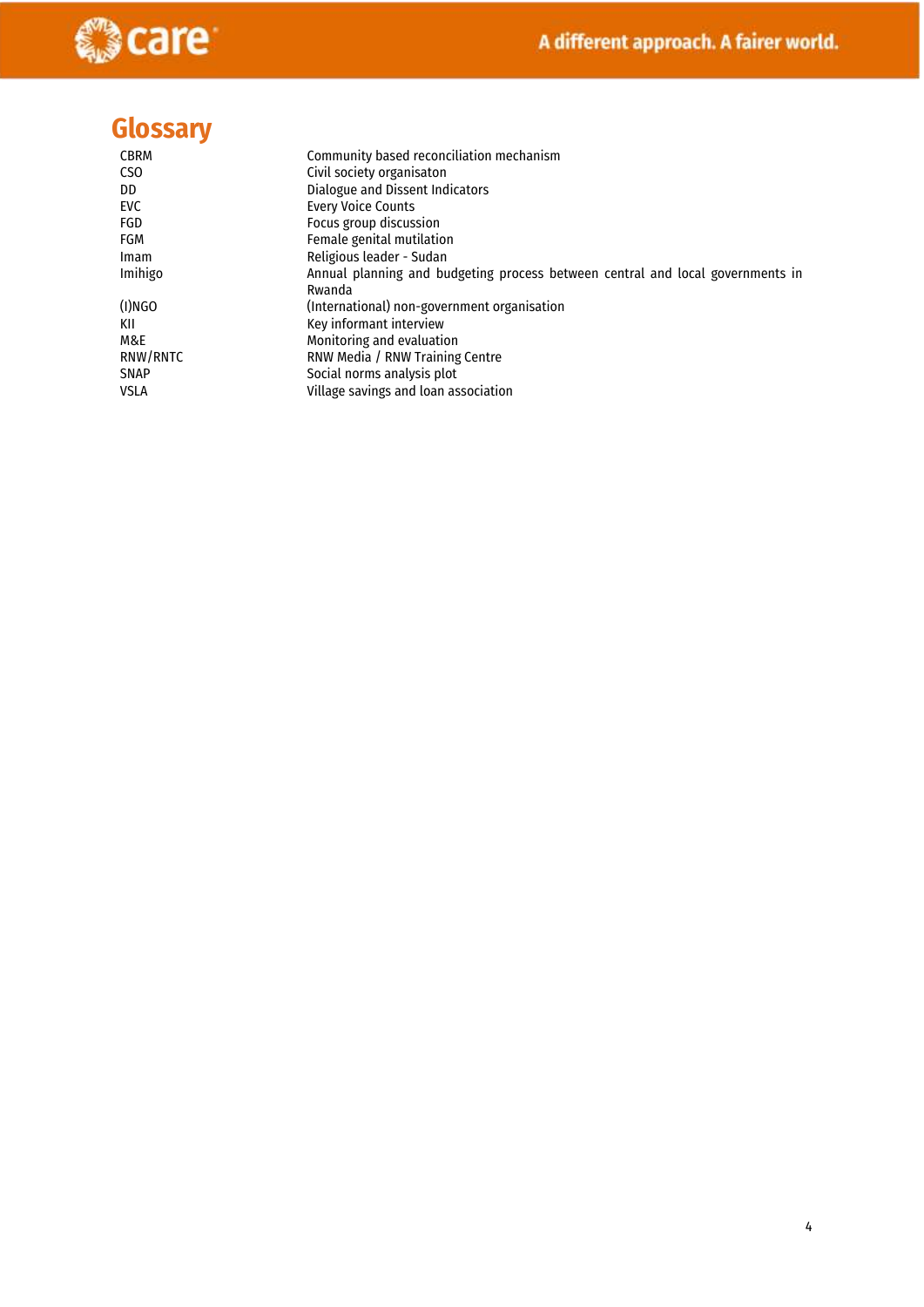

### <span id="page-4-0"></span>**Executive Summary**

CARE Nederland's Every Voice Counts (EVC) programme (2016-2020) aims to contribute to building effective and inclusive governance processes in fragile and (post) conflict-affected settings. The programme targets women and youth to promote their participation and influence in formal and informal decision-making processes. Certain harmful social norms have been found to be a barrier to the inclusion of women and youth in governance decision-making. EVC aims to identify and transform such harmful and discriminatory social norms inhibiting women's public and political participation.

#### **Campaigning to Shift Social Norms**

To increase the technical and media capacity of the programme, a partnership with RNW/RNTC was developed in 2018 to train and coach country teams and boost traditional and digital media interventions in Burundi, Rwanda, Somalia and Sudan. With the support of RNW/RNTC, **offline and online structured media campaigns tackling social norms that are barriers for women's public and political participation** took place in these four EVC countries. Persuasive storytelling<sup>1</sup> was found to be an effective way of campaigning across all four countries.

The campaign in each country was designed to address a particular social norm and the campaigns' aims and goals were decided accordingly. **The social norms ranged from women's role in the domestic and public spheres, to women's political participation, and girls' early marriage**. The campaigns aimed to change attitudes and beliefs of men in the families and communities and persuade them to take actions together with women and other stakeholders towards supporting women's leadership and participation in governance and decision-making processes.

Campaigns in each country **were implemented in collaboration with local partners**. A variety of campaigning mediums were used in each country - **radio, social media, and events** - in order to reach the target groups. Events were found to be particularly useful in personally connecting the campaigns to people, and radio was useful to reach a wider audience in the (rural) communities. The social media campaigns complemented offline activities, and both were designed to expand the reach of the campaign to a wider audience.

#### **Impact of Campaigns**

RNW/RNTC's trainings and coaching on persuasive storytelling led to an increase in **local programme staff's capacity to implement campaigns**. In most countries, CARE and the local partners continued applying persuasive campaigning methods in other programmes, independently or in collaboration with each other.

The campaigns led to some significant outcomes in creating spaces for dialogue, leading to changes in norms, and policies being influenced. It was found that most of the outcomes generated reflected **shifting norms,** often about women's role in the household or domestic sphere; the campaigns contributed to these changes in social norms in many cases. Since the campaigns also reached a large number of people (approximately 280,670), the **creation of new spaces for dialogue** resulted predominantly in online spaces, but some offline/physical spaces were also expanded or repurposed to discuss social norms.

#### **Key Lessons and Recommendations**

Since the campaigns facilitated the discussion of sensitive social norms publicly, **changes in people's attitudes and behaviours** were realised, especially at the household level, and amongst some (male) powerholders who have an influence over decisionmaking in the communities. Some **actions were also taken** by target audiences towards encouraging women's public and political participation. While not all the targets set by the campaigns were met, and lessons were learnt on future improvements, the campaigns on social norms did achieve significant successes. Following are some key learnings from the campaigns:

- Ensure there is sufficient staff and financial capacity to implement campaigns.
- Engage the target audience strategically in the campaign.
- Develop more targeted, nuanced, and clear messaging.
- Practice light, strategic online moderation without censorship to increase diversity of voices.
- Strategically link offline and online campaigns.
- Collaborate with local organisations.
- Design strong monitoring and evaluation frameworks that are tailored to the campaign objectives.
- Campaigning can lead to achieving to longer term outcomes.

1

<sup>&</sup>lt;sup>1</sup> In persuasive storytelling, strong narratives are designed for specific target audiences that go beyond information to help engage with new ideas.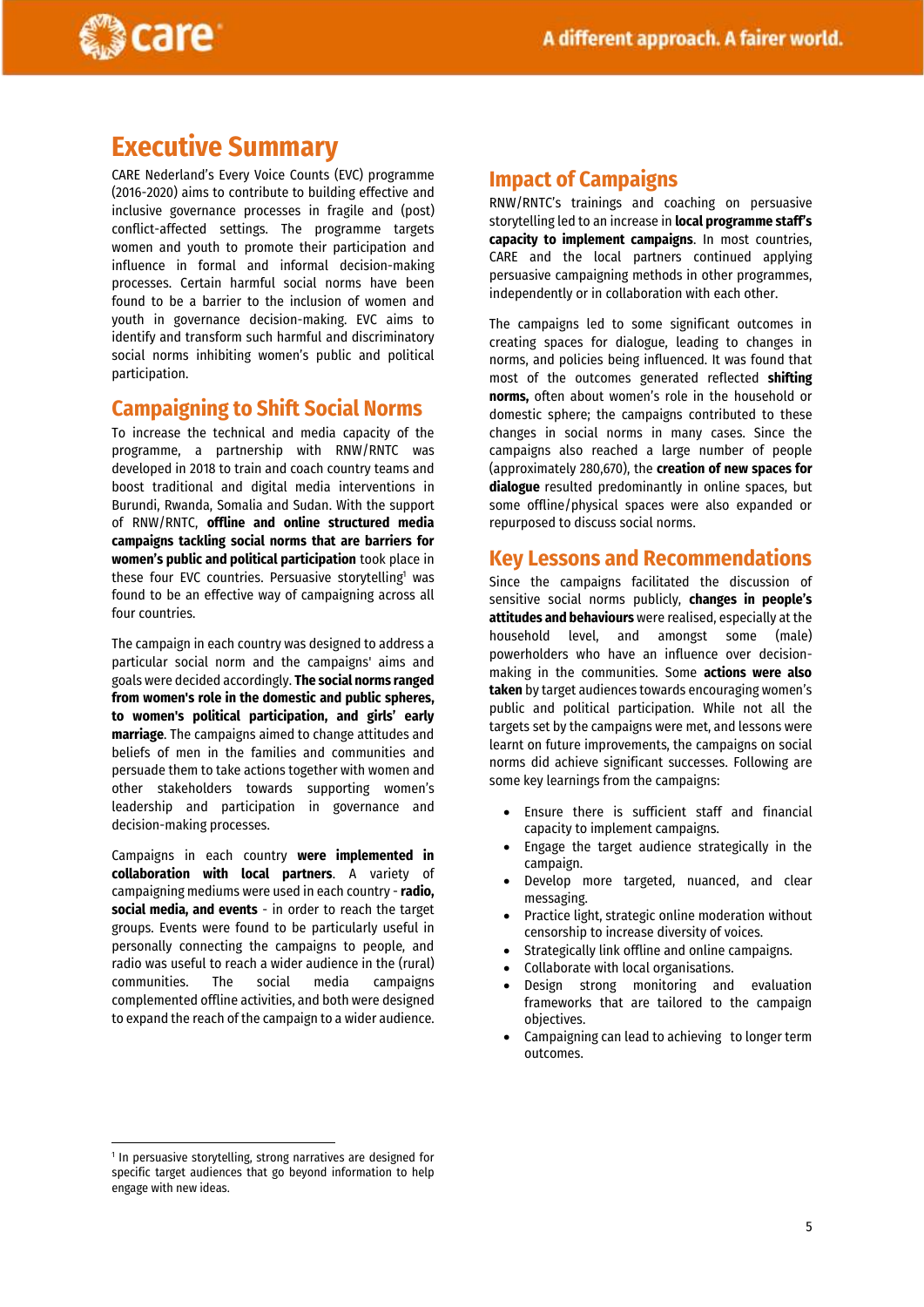

## <span id="page-5-0"></span>**Background**

CARE Nederland's Every Voice Counts (EVC) programme (2016-2020) aims to contribute to building effective inclusive governance efforts and processes in fragile and (post) conflict-affected settings. The programme targets women and youth in particular to increase their public and political participation and inclusion.

**Social norms have been found to be a barrier to the inclusion of women and youth in governance decisionmaking in formal political spaces**. Due to these norms, certain issues are considered to be in the domain of male decision-making, restricting women and youth's influence over issues in the public sphere. Further, social norms in the private sphere (i.e. household) also prevent family members (e.g., husbands/fathers, mothers-inlaw) from encouraging women and youth to participate in the public space.

As a result, EVC aims to identify and transform harmful social norms inhibiting women's public and political participation. One of the key interventions implemented in 2019 **in four EVC countries was offline and online campaigning in collaboration with RNW/RNTC.** This study analyses the impact of the campaigns in four countries: Burundi, Rwanda, Sudan, and Somalia.

#### **SNAP Study**

1

In order to identify and get a deeper understanding of relevant social norms, a Social Norms Analysis Plot (SNAP) study<sup>2</sup> was conducted in each country in 2019. Using vignettes (i.e., short stories), the SNAP framework identifies the **key components of a specific, preidentified social norm and enables measuring changes in this norm over time**. This specific norm became the focal point of the campaign in each country<sup>3</sup> and the SNAP helped to identify the target group(s) for the campaigns. The SNAP studies serve as a baseline for understanding the impact of the campaigns toward shifting the social norm.

### **Media campaigns with RNW/RNTC's support**

RNW/RNTC trained CARE staff and local partners on using persuasive storytelling<sup>4</sup> for media campaigns to change attitudes and behaviours. With RNW/RNTC's support, the CARE Burundi, Rwanda, Somalia, and Sudan teams conducted **offline and online structured media campaigns tackling social norms that are barriers for women's public and political participation.** 

### <span id="page-5-1"></span>**Research Framework**

This study analyses the contribution of the campaigns in Burundi, Rwanda, Somalia and Sudan to new spaces for dialogue, changes in attitudes and behaviours, actions taken by the campaign's audience, and the capacity of CARE local teams to implement campaigns.

#### **Methodology**

This study is based on a **qualitative analysis of reports and documents from CARE and RNW/RNTC** in addition to **key informant interviews (KIIs)** with local staff. RNW/RNTC's reports on social media analytics and trainings were triangulated with CARE's internal documents including annual reports, quarterly reports, After Action Reviews (AARs), and the EVC outcomes for each country. Further, eight KIIs were held with 11 CARE country staff and local partner staff in addition to one KII with three RNW/RNTC staff, for a holistic perspective on the implementation and impact of the campaigns.

Country-level reports were created on the effectiveness of campaigning, which were then used to summarise global findings in this report.

#### **Limitations**

This study uses **secondary data** produced by different organisations for varying purposes (e.g., donor reporting, training evaluations, internal reflections, etc.). The secondary data sources were not designed to answer the research questions of this study specifically; thus, it is difficult to determine strong linkages. Since the campaigns ended only in December 2019 and this report was written in early 2020, there was **not enough time to conduct thorough endline studies on the impacts of the campaigns in 2019.**<sup>5</sup> As EVC is a lobby and advocacy programme, where one intervention towards a particular target audience can ripple across various groups of people, all **catalysing changes** have not been captured through our data sources.

### <span id="page-5-2"></span>**Campaign Training**

In order to strengthen the capacity of the teams to implement campaigns**, RNW/RNTC conducted trainings with CARE and partner staff on persuasive storytelling for effective campaigning** and using creative media to change attitudes and beliefs. These trainings were tailored according to the needs in each country. All countries had a basic training on persuasive storytelling

<sup>2</sup> SNAP is a tool developed by CARE USA to identify key components of a norm and measure changes in the norm over time.

<sup>3</sup> SNAP was used in all countries, except Somalia, before the campaigns. In Somalia, a separate study on social norms was conducted before the campaign started, and then a SNAP was conducted after the first round of campaigning to serve as a baseline on social norms.

<sup>4</sup> In persuasive storytelling, strong narratives are designed for specific target audiences that go beyond information to help engage with new ideas.

<sup>&</sup>lt;sup>5</sup> Most country teams plan to capture impact of the campaigns through the external endline evaluation for the EVC programme in 2020.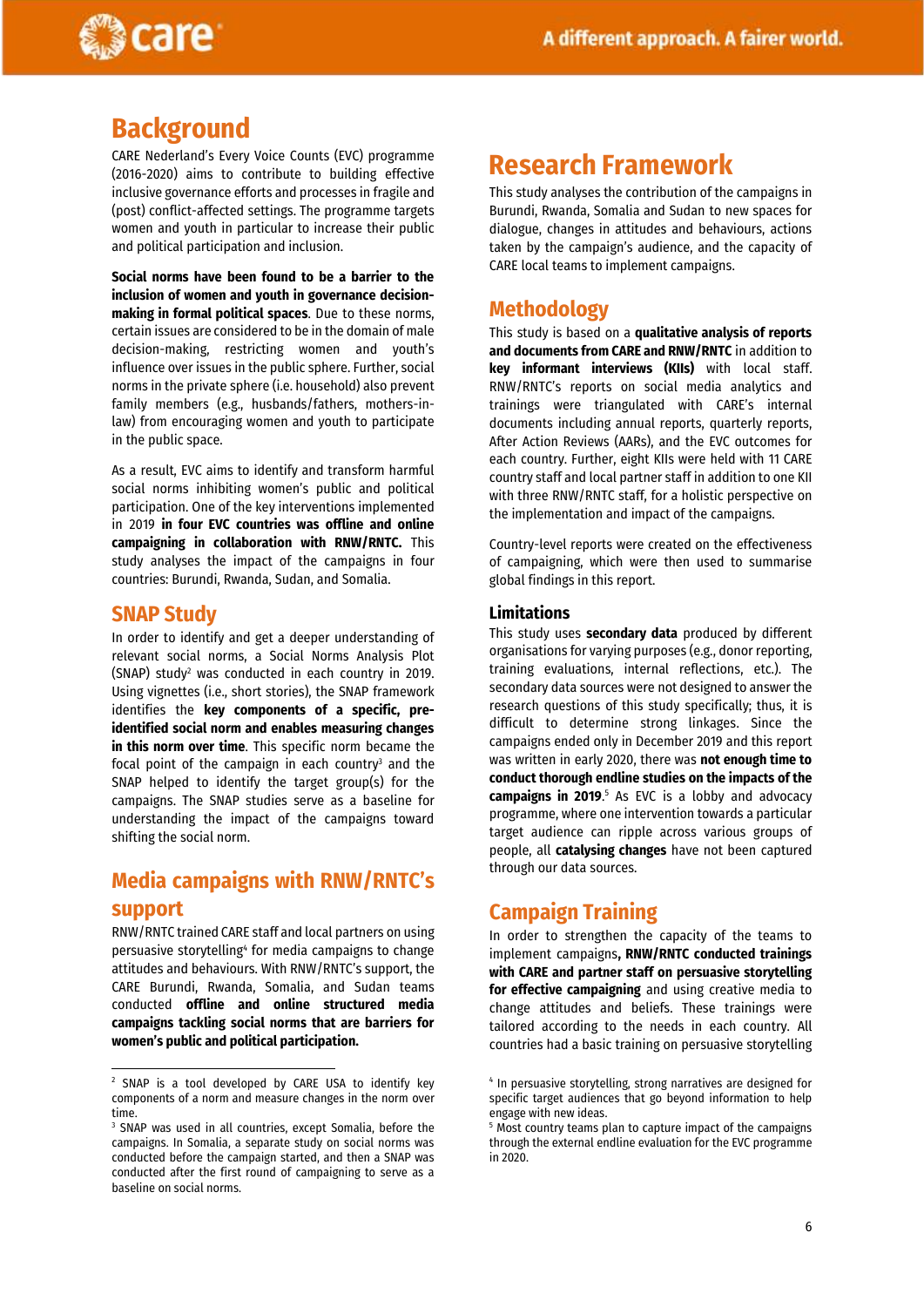

(e.g. domains of knowledge, learning types and behaviour change, targeting audience, and content creation), with some additional country-specific trainings.

In addition to the trainings, the participants were provided with **remote coaching and mentoring sessions throughout the campaign period** by RNW/RNTC to support with designing the campaign and monitoring and evaluation frameworks.

The courses overall received positive feedback, and **participants felt more confident about using their skills in campaigning**.

## <span id="page-6-0"></span>**Campaigning**

The campaign in each country was designed to **address a particular social norm studied earlier during the SNAP framework pilot**, and the campaigns' aims and goals were decided accordingly. The social norms ranged from women's role in the domestic and public spheres, to women's political participation, to early marriage. The campaigns aimed to **persuade women and other stakeholders who can influence women's public and political participation**, like men (i.e., fathers and husbands) and powerholders (e.g., clan elders, religious leaders), that women can participate in governance and decision-making processes and be successful leaders.

Campaigns in each country were implemented in **collaboration with local partners** - local civil society organisations (CSO) and media partners. Campaigning with local partners proved to have a significant impact in expanding reach into communities since these partners have a wider and stronger network at the grassroots levels. **A variety of campaigning mediums were used in each country – radio, social media, and events –** in order to reach the target groups.

See Table 1 below for an overview of the campaign in each country.

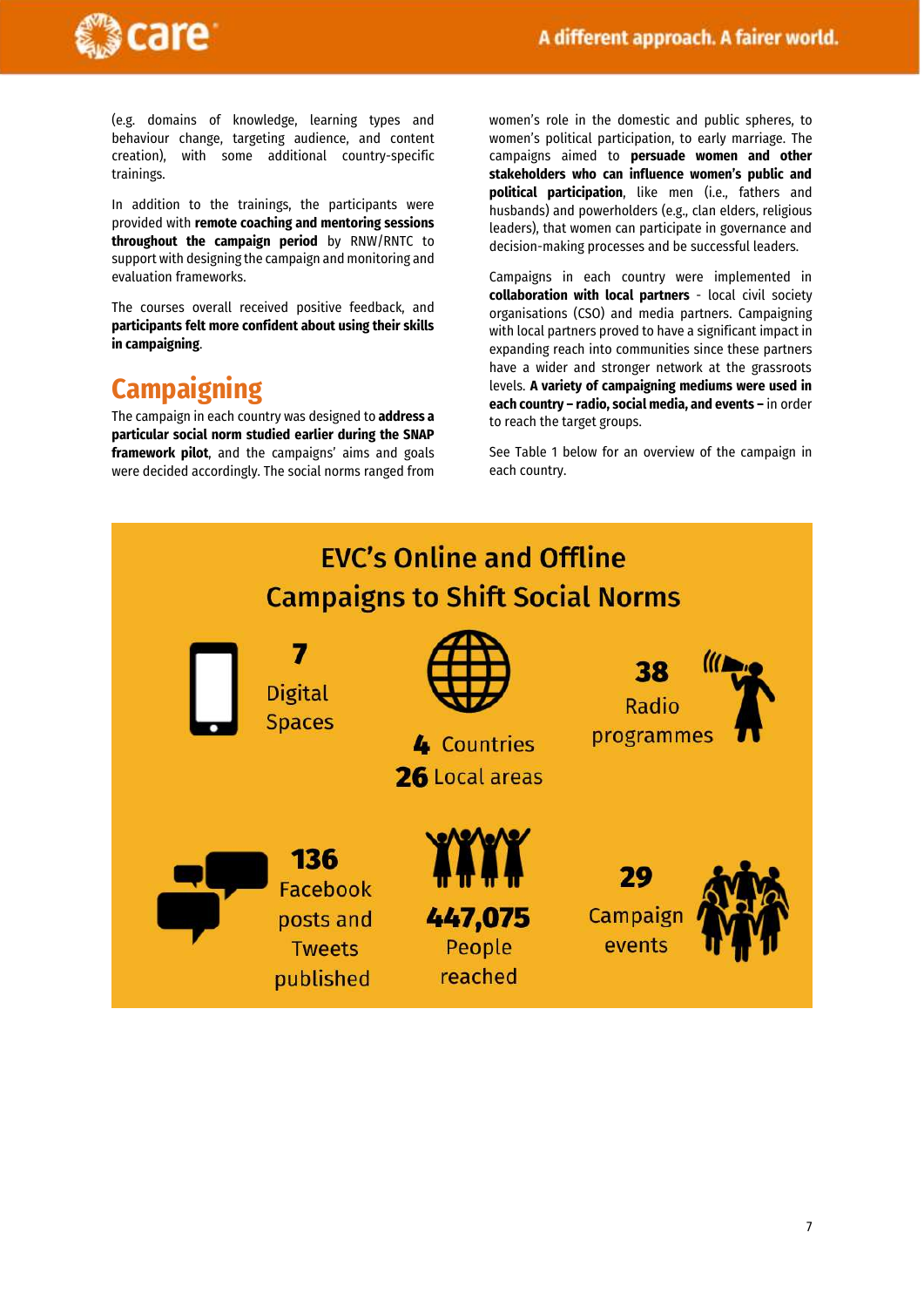#### **Table 1:** *Overview of Campaigns by Country*

<span id="page-7-0"></span>

|                                               | <b>Burundi</b>                                                                                                                                                                                                                                                                                                                                            | <b>Rwanda</b>                                                                                                                                                                                                                                                                                                                                                                  | <b>Somalia</b>                                                                                                                                                                                                   | <b>Sudan: East Darfur</b>                                                                                                                                                                                         | <b>Sudan: South Darfur</b>                                                                                                                                                                                                                                                                                                               |
|-----------------------------------------------|-----------------------------------------------------------------------------------------------------------------------------------------------------------------------------------------------------------------------------------------------------------------------------------------------------------------------------------------------------------|--------------------------------------------------------------------------------------------------------------------------------------------------------------------------------------------------------------------------------------------------------------------------------------------------------------------------------------------------------------------------------|------------------------------------------------------------------------------------------------------------------------------------------------------------------------------------------------------------------|-------------------------------------------------------------------------------------------------------------------------------------------------------------------------------------------------------------------|------------------------------------------------------------------------------------------------------------------------------------------------------------------------------------------------------------------------------------------------------------------------------------------------------------------------------------------|
|                                               |                                                                                                                                                                                                                                                                                                                                                           |                                                                                                                                                                                                                                                                                                                                                                                |                                                                                                                                                                                                                  |                                                                                                                                                                                                                   |                                                                                                                                                                                                                                                                                                                                          |
| Campaign<br><b>Title</b>                      | Umukenyezi Arashoboye<br>Women are capable                                                                                                                                                                                                                                                                                                                | <b>Real Man</b><br>The participation of women in setting<br>national priorities is my pride as a man                                                                                                                                                                                                                                                                           | Hiildumar<br>Women support for women                                                                                                                                                                             | Khaloha Takbar<br>Let her grow                                                                                                                                                                                    | Khaloha Tisharik Bitagdar<br>She is capable, allow her to<br>participate                                                                                                                                                                                                                                                                 |
| <b>Social Norm</b>                            | Women should stay at home and<br>take care of children and domestic<br>affairs.                                                                                                                                                                                                                                                                           | It is socially expected for women and girls<br>to stay at home, obey men and take care<br>of household chores.                                                                                                                                                                                                                                                                 | It is not a woman's role to participate<br>in decision-making processes (formal<br>and informal) because they do not<br>have the capacity to do so.                                                              | Girls should get married at the age<br>of 9 or 10.                                                                                                                                                                | Women should not participate in<br>community-based reconciliation<br>mechanisms.                                                                                                                                                                                                                                                         |
| Campaign<br>Aims                              | Persuade young men that<br>$\bullet$<br>women are capable of being<br>successful public leaders.<br>Persuade young girls and boys<br>$\bullet$<br>that women leaders support<br>conflict-free, happy, and united<br>families.                                                                                                                             | Persuade married men (aged 25-39) who<br>believe that women do not have to<br>participate in the process of Imihigo<br>planning that their household's needs<br>cannot be fully reflected in Imihigo<br>planning and budgeting if their wives do<br>not participate in public spaces.                                                                                          | Persuade clan elders who think women<br>should stay away from politics to see<br>women as equally competitive<br>politicians as men and to provide them<br>with opportunities to prove their<br>political power. | Persuade parents who marry off<br>their daughters early that this<br>practice does not make them<br>devoutly religious in the eyes of<br>Imams; rather, this practice does<br>not align with religious teachings. | Persuade 3,000 husbands<br>$\bullet$<br>and fathers to agree with<br>women's right to participate<br>in decision-making.<br>To include women (20-40<br>$\bullet$<br>years) in community based<br>reconciliation mechanisms<br>(CBRM).<br>Convince men to see women<br>$\bullet$<br>as their peers who deserve<br>the 25% quota in CBRMs. |
| <b>Target</b><br><b>Audience and</b><br>Reach | Achieved:<br>Goal:<br>$\bullet$ 4000 men and<br>• 166,975<br>women, aged 25-<br>men and<br>40<br>women,<br>aged 25-40<br>$\bullet$ 2000 people<br>under 25<br>$-49,688$<br>people<br>$\bullet$ 600 page<br>under 25<br>followers<br>$-669$ page<br>• 30 comments<br>followers<br>• 2000 video views<br>• 212<br>comments<br>$\bullet$ 1896 video<br>views | Achieved:<br>Goal:<br>Offline:<br>Offline:<br>• 800 married men<br>• 100 role model<br>men to<br>through the role<br>models<br>persuade 800<br>married men<br>$\bullet$ 6510 people<br>Online:<br>through campaign<br>• 500 on Twitter<br>messaging and<br>• 500 on<br>events<br>Online:<br>Facebook<br>• 124,580<br>impressions on<br>Twitter<br>• 986 reached on<br>Facebook | Achieved:<br>Goal:<br>$\bullet$ 60,000 young<br>• 27,212 young<br>women in<br>women in<br>Puntland<br>Puntland (18-<br>35)<br>• Unknown<br>$\bullet$ 150 clan<br>number of clan<br>elders<br>elders (45-75)      | Achieved:<br>Goal:<br>• 1500<br>• Approximately<br>750-900 people<br>parents                                                                                                                                      | Achieved:<br>Goal:<br>• 3000<br>• Approximately<br>2070 people<br>men                                                                                                                                                                                                                                                                    |
| <b>Regions</b>                                | Giheta commune                                                                                                                                                                                                                                                                                                                                            | • Muhanga<br>• Nyanza<br>• Kamonyi<br>• Ruhango<br>$\bullet$ Huye                                                                                                                                                                                                                                                                                                              | Puntland:<br>• Garowe<br>• Galkayo<br>• Bosaso                                                                                                                                                                   | 6 villages in East Darfur                                                                                                                                                                                         | 11 villages in Kass and Beleil<br>localities                                                                                                                                                                                                                                                                                             |
| <b>Organisations</b>                          | • CARE Burundi<br>• RNW/RNTC                                                                                                                                                                                                                                                                                                                              | • CARE Rwanda<br>• Pro-Femmes Twese Hamwe (PFTH)<br>$\bullet$ RNW/RNTC                                                                                                                                                                                                                                                                                                         | • CARE Somalia<br>• MUDAN<br>• RNW/RNTC                                                                                                                                                                          | • CARE Sudan<br>• Radio Edaein<br>• RNW/RNTC                                                                                                                                                                      | • CARE Sudan<br>• Radio Nyala<br>• RNW/RNTC                                                                                                                                                                                                                                                                                              |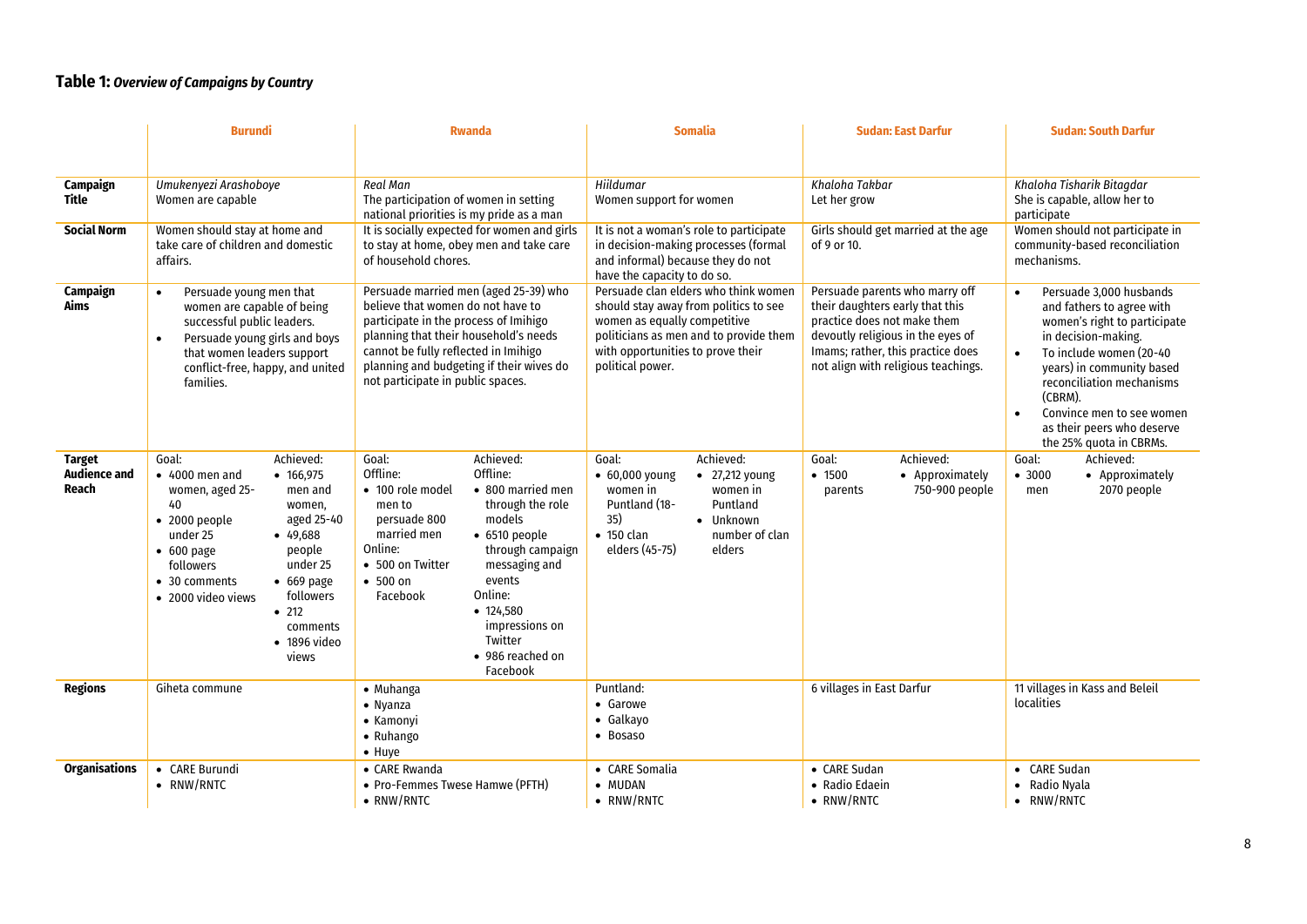|                                         | <b>Burundi</b>                                                                                                                                                                                                                                                                                                                                                            | <b>Rwanda</b>                                                                                                                                                                                                                                                                                                                                                                                                                                                                                                                                             | <b>Somalia</b>                                                                                                                                                                                                                                                                                                                                                                                                                                     | <b>Sudan: East Darfur</b>                                                                                                                                                                                                                                                                                                                                                            | <b>Sudan: South Darfur</b>                                                                                                                                                                                                                                                                                                                                                                                                                                                                                        |
|-----------------------------------------|---------------------------------------------------------------------------------------------------------------------------------------------------------------------------------------------------------------------------------------------------------------------------------------------------------------------------------------------------------------------------|-----------------------------------------------------------------------------------------------------------------------------------------------------------------------------------------------------------------------------------------------------------------------------------------------------------------------------------------------------------------------------------------------------------------------------------------------------------------------------------------------------------------------------------------------------------|----------------------------------------------------------------------------------------------------------------------------------------------------------------------------------------------------------------------------------------------------------------------------------------------------------------------------------------------------------------------------------------------------------------------------------------------------|--------------------------------------------------------------------------------------------------------------------------------------------------------------------------------------------------------------------------------------------------------------------------------------------------------------------------------------------------------------------------------------|-------------------------------------------------------------------------------------------------------------------------------------------------------------------------------------------------------------------------------------------------------------------------------------------------------------------------------------------------------------------------------------------------------------------------------------------------------------------------------------------------------------------|
|                                         |                                                                                                                                                                                                                                                                                                                                                                           |                                                                                                                                                                                                                                                                                                                                                                                                                                                                                                                                                           |                                                                                                                                                                                                                                                                                                                                                                                                                                                    |                                                                                                                                                                                                                                                                                                                                                                                      |                                                                                                                                                                                                                                                                                                                                                                                                                                                                                                                   |
| <b>Offline events</b>                   | • 3 episodes on Voice of Women<br>radio<br>• 3 community Q&A sessions with<br>Radio Isanganiro<br>• 3 media visits by communication<br>agency to produce content<br>• 5 grassroots events                                                                                                                                                                                 | • 12 sketches/plays<br>• Approximately 1,600 house-visits by<br>role models<br>• 10 grassroots events<br>• 11 radio shows<br>• 3 TV shows                                                                                                                                                                                                                                                                                                                                                                                                                 | 2 dialogue sessions to encourage<br>women's participation in decision-<br>making processes in:<br>August 2019<br>$\bullet$<br>December 2019                                                                                                                                                                                                                                                                                                        | • 6 community discussions with<br>community-based trainers and<br><b>Imams</b><br>• 4 interviews on Radio Edaein                                                                                                                                                                                                                                                                     | • 6 radio interviews hosting 4<br>gender experts<br>• Recorded community<br>discussions in 3 villages<br>• Field visits in 6 villages to<br>interview Hakemas and male<br>role models                                                                                                                                                                                                                                                                                                                             |
| Online<br>campaign                      | · Umukenyezi Arashoboye Facebook<br>page<br>• CARE Burundi Facebook                                                                                                                                                                                                                                                                                                       | • PFTH Twitter<br>• PFTH Facebook                                                                                                                                                                                                                                                                                                                                                                                                                                                                                                                         | • MUDAN Facebook<br>• CARE Somalia Facebook<br>• CARE Somalia Twitter                                                                                                                                                                                                                                                                                                                                                                              | No online activity                                                                                                                                                                                                                                                                                                                                                                   | No online activity                                                                                                                                                                                                                                                                                                                                                                                                                                                                                                |
| Key<br>achievements<br>and outcomes     | • All campaign targets achieved.<br>• 1 policy change due to support of<br>public authority.<br>The commune administrator<br>removed fees for marriage<br>registration, which would<br>enable women to register their<br>marriages and participate in<br>elections.                                                                                                       | • 800 married men were reached by the<br>role models, and many men committed<br>to and began sharing household<br>chores with their wives.<br>• Facebook and Twitter reach achieved.<br>but limited engagement by users.                                                                                                                                                                                                                                                                                                                                  | • Women and clan elders engaged<br>through the events.<br>• Successful women as panellists at<br>events encouraging other young<br>women to participate in governance<br>processes.                                                                                                                                                                                                                                                                | • Radio shows received positive<br>and enthusiastic feedback from<br>the community.<br>• A school principal expressed<br>support for the campaign and<br>asked for CARE Sudan's support<br>in organising an awareness<br>session with parents.<br>• Ministry of Health asked CARE<br>Sudan to continue the campaign<br>in collaboration with an advocacy<br>group on early marriage. | • Radio shows received positive<br>and enthusiastic feedback from<br>the community.<br>• Informative discussions<br>encouraging families to discuss<br>sensitive topics like female<br>genital mutilation (FGM) early<br>marriage, women's mobility and<br>participation in decision-<br>making processes.                                                                                                                                                                                                        |
| <b>Areas for</b><br><b>Improvements</b> | • The targets for the campaign's<br>reach were too low; there is a<br>need for more realistic, ambitious<br>targeting.<br>• The online audience is male<br>dominated; campaigns should<br>focus on gendered targeting to<br>ensure better reach to women.<br>• No evidence has been collected<br>yet on the impact of the<br>campaigns on the target<br>community groups. | • The tweets and posts on Facebook and<br>Twitter did not consistently use the<br>hashtag for the campaign, which could<br>affect the reach of the campaign and<br>engagement of users.<br>• Since the campaign took place over<br>only a short period of time, the<br>campaign messaging was potentially<br>misleading, as some men still believed<br>that women needed their permission<br>to participate in Imihigo processes,<br>and it was not their right. Thus, more<br>nuanced and targeted messaging is<br>required over a longer period of time | • Clan elders participated in the<br>campaign events, however their<br>engagement was limited.<br>• The online reach of the campaign to<br>clan elders could not be tracked.<br>due to the specific demographic<br>details not being available.<br>• The campaigns were not designed<br>on the basis of a strong baseline<br>SNAP, but a loose study on social<br>norms. This affected appropriate<br>targeting and messaging of the<br>campaigns. | • The campaign messages on early<br>marriage and FGM also aligned<br>with the Ministry of Health's<br>Salima programme, which is an<br>advocacy group against FGM. The<br>campaigns should collaborate<br>with the Salima programme to<br>improve reach and impact of the<br>campaign.                                                                                               | • The radio shows were<br>scheduled at a time when<br>women were particularly busy<br>with household chores, and<br>thus, few women were reached<br>by the radio campaign.<br>Women's schedules need to be<br>taken better into account when<br>campaigning.<br>• The campaign ended up<br>focusing on FGM, early<br>marriage, women's financial<br>inclusion, instead of their<br>political participation. While<br>these can lead to women's<br>political participation, more<br>nuanced messaging is required. |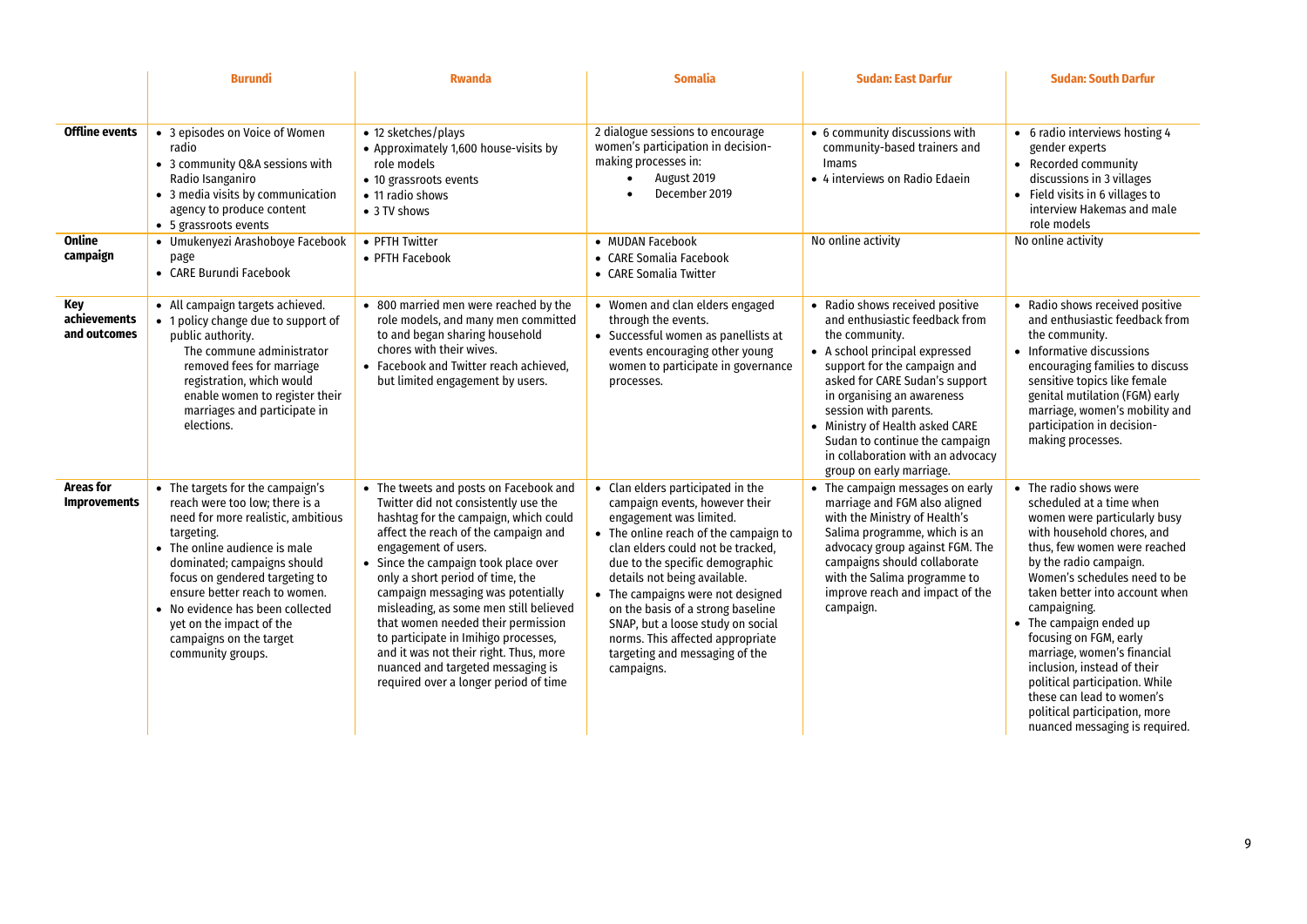

### **Campaigning methods**

The campaigns in all the countries included face-to-face community **events** and social media to advertise the events and widen the reach of the campaign in most countries. In Burundi and Somalia, the campaigns significantly relied on **social media**, whereas Rwanda used limited social media, and Sudan's campaign was entirely offline. **Radio** was also used as an important media channel in Rwanda, Burundi and Sudan.



*Dialogue Forum in Puntland, Somalia. December 2019 Somalia in December 2019.*

#### **Events to personally connect target audiences to the campaign**

Face-to-face events were an important form of campaigning, as they ensured that **people could physically participate and directly engage with the campaign messages.** They were successful in personally connecting people to the campaign. The events in Somalia were crucial in bringing together women and clan elders together in a space for dialogue. Similarly, in Rwanda, the campaign was primarily run through offline events with the engagement of 100 men as role models to target 800 married men. The role models directly discussed women's roles in the domestic and public sphere through community events, theatre, and in-person home visits.

#### **Traditional media reaches wider – and more rural – audiences**

Radio was a significant media channel for the campaigns in Burundi, Rwanda and Sudan. Radio as a traditional form of media **proved to have a wide reach, especially in rural areas**. Radio shows often hosted interviews with experts (e.g., community or religious leaders, politicians, doctors, etc.) or recorded community discussions to broadcast them. They were successful in relaying sensitive messages about social norms across a wide audience, even beyond EVC target communities. Radio programmes enabled families and communities to discuss sensitive topics in a safer way and shifted norms about discussing the topic due to its wide exposure.

#### **Social media opens digital dialogues with younger demographics**

Social media was used as an important media channel for the campaigns in Burundi, Somalia, and to a limited extent in Rwanda. **Social media helped spread campaign messages to a larger audience across the country and even beyond national borders**; the campaign was not restricted to a particular region within the country. Facebook proved to be a useful platform for the campaigns in Burundi and Somalia; however, it largely reached only young (aged 25-34), educated men in urban areas. Twitter was used by Rwanda with the goal to publicise offline campaign activities to other development actors (e.g., INGOs and development workers).

#### **Collaboration with local partners and local media**

In order to have the campaign reach wider audiences, collaboration with local CSO partners and media houses was found to be effective. INGOs like CARE tend to attract an audience that is more engaged with the development sector, and **collaboration with local partners helped leverage their networks to achieve a wider reach in the communities.** In Somalia, MUDAN's (first-tier CSO partner) Facebook page received a relatively greater number of followers, because of its network of individuals and organisations within the communities. Similarly, in Sudan, Radio Nyala was a good radio partner as it is a state-owned community radio station with a wide reach in South Darfur and in Burundi, two radio stations partnered to expand the campaign's reach beyond the target community.

## <span id="page-9-0"></span>**Impact of the Campaigns**

The campaigns led to outcomes in **creating and expanding spaces for dialogue and shifts in social norms.**

#### <span id="page-9-1"></span>**Space for dialogue**

Some new spaces for dialogue were created predominantly online and existing offline spaces were expanded due to the campaigns on social norms in each country.

#### **Dialogue with powerholders**

The campaigns engaged directly with powerholders in Burundi (public authorities), Somalia (clan elders), and Sudan (religious leaders). **These powerholders have influence over the community and can generate greater buy-in from the wider community to shift norms**. In Sudan, the religious leaders supported the campaign against early marriage by addressing the campaign messages in sermons, encouraging parents to refrain from marrying their daughters early. In Somalia, the clan elders attended the community events, and engaged in dialogue with women leaders. However, their engagement was limited, and no significant evidence has been found yet about larger shifts in their attitudes about women's political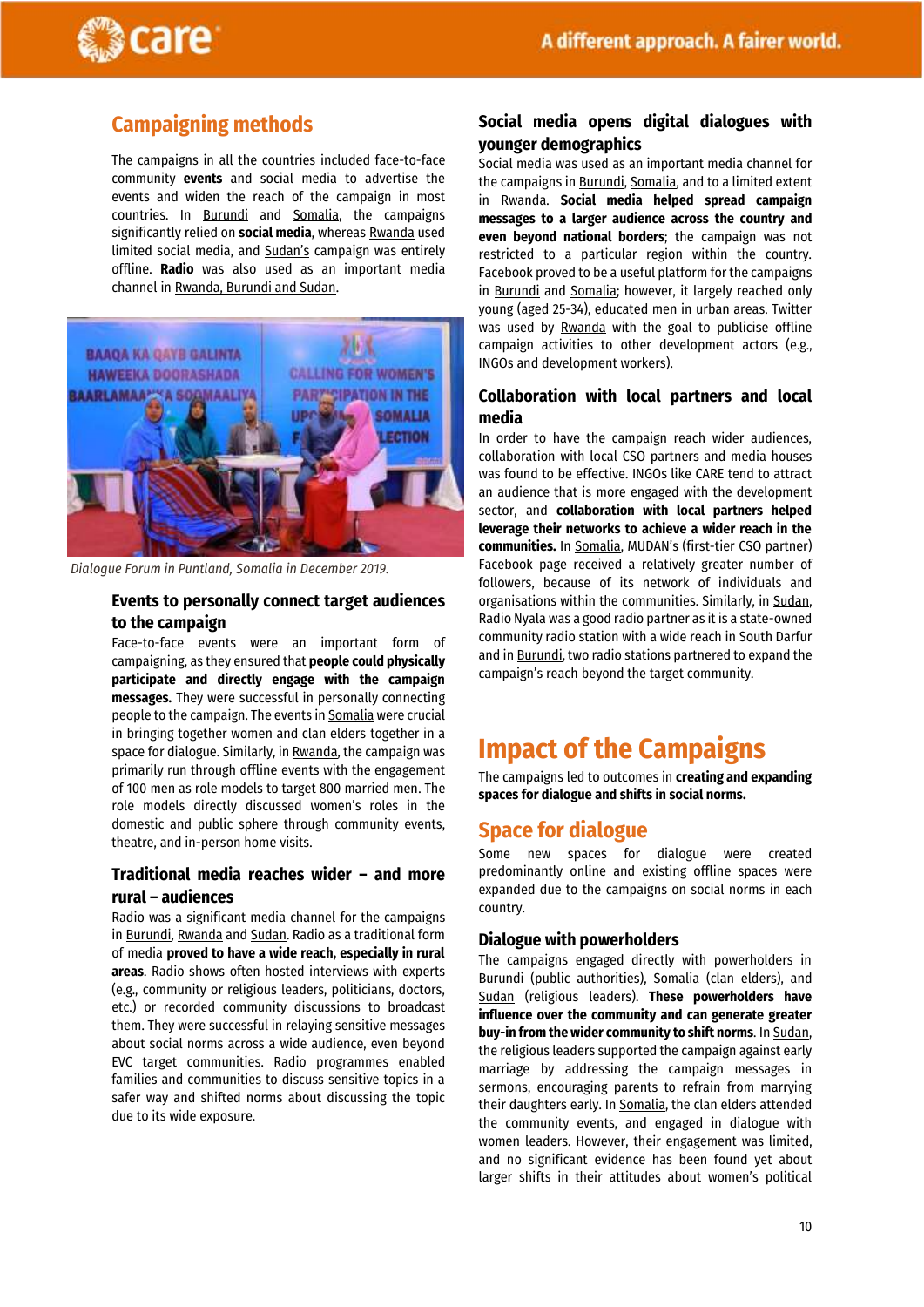

participation due to the campaigns. Thus, the campaign in Somalia should continue to meaningfully engage more clan elders in the campaign, who could publicly support the campaign and lead to a wider change in attitudes and nomination of women into public positions.

#### **Events created safe spaces for dialogue**

The offline campaign **events expanded the space for dialogue by bringing people together to discuss social norms** and their impact on women's public and political participation. In Somalia, the events brought women leaders and clan elders together, encouraging them to discuss women's political participation. This was the first time the topic was discussed between these groups, so their joint participation in such an event was monumental. In Rwanda, male role models directly connected with other men, which led to a new Parents Evening Forum specifically for men, in one district, to discuss their personal opinions and perceptions about women's role in the public space. Theatre also proved to be an effective medium to facilitate discussions about sensitive topics in Rwanda and Burundi.

#### **Radio as a space to share experiences**

Radio became a new space for dialogue through interviews with women leaders and experts on gender and social norms in Burundi and Sudan. In Burundi, the radio shows featured women leaders of Village Savings Loans and Associations (VSLAs) who shared their experiences on leadership and women's political participation, and this helped **expand the VSLA platform's influence by reaching out to a larger audience** and raise awareness on women's participation and their election in the upcoming elections. In Sudan, the radio served as an **accessible space for dialogue on controversial issues,** like early marriage and FGM by interviewing gender experts, doctors, political leaders, and religious leaders. Discussing such sensitive issues impacting girls widens the space for dialogue on women's rights and their political participation in the future. By hearing messages about these topics on the radio, target audiences felt more informed about the topic; they were more willing to discuss it in their homes and communities and were more open to changing their perceptions as a result. Extensive anecdotal evidence has



*Interview with a psychologist on the impact of early marriage, East Darfur, Sudan*

been reported of people discussing the topics more openly now in private and public spaces, such as households, in markets and community events, as a result of hearing discussions on the radio.



*Post on Umukenyezi Arashoboye Facebook page for the campaign, Burundi. November, 2019* 

**Online space for dialogue and dissent created** Through online campaigns, **social media created a new space for dialogue and debate** in Burundi and Somalia. The posts on Facebook pages encouraged engagement from the target audience. Many people commented in support of the campaigns, but some also expressed dissent against campaign messages. The dissenters generally used religious or traditional views to defend their position against women's public and political participation, and were sometimes harmful, showing the deeper nature of social norms. **The participation of dissenters showed that the target audience whose attitudes and behaviour change are targeted by the campaigns were engaged in the campaigns**. People in support of the campaigns typically posted short but assertive statements; this **non-confrontational support showed a willingness of online** followers to discuss and **debate on the topic of social norms.**

Additionally, Twitter also served as a new space for organisations to connect with each other and other sectors, and to publicise their work to generate support for the campaigns. Twitter (used primarily in Rwanda) predominantly reached CSOs, INGOs, and public authorities, whereas Facebook (used in Burundi and Somalia) primarily reached men and women in the communities.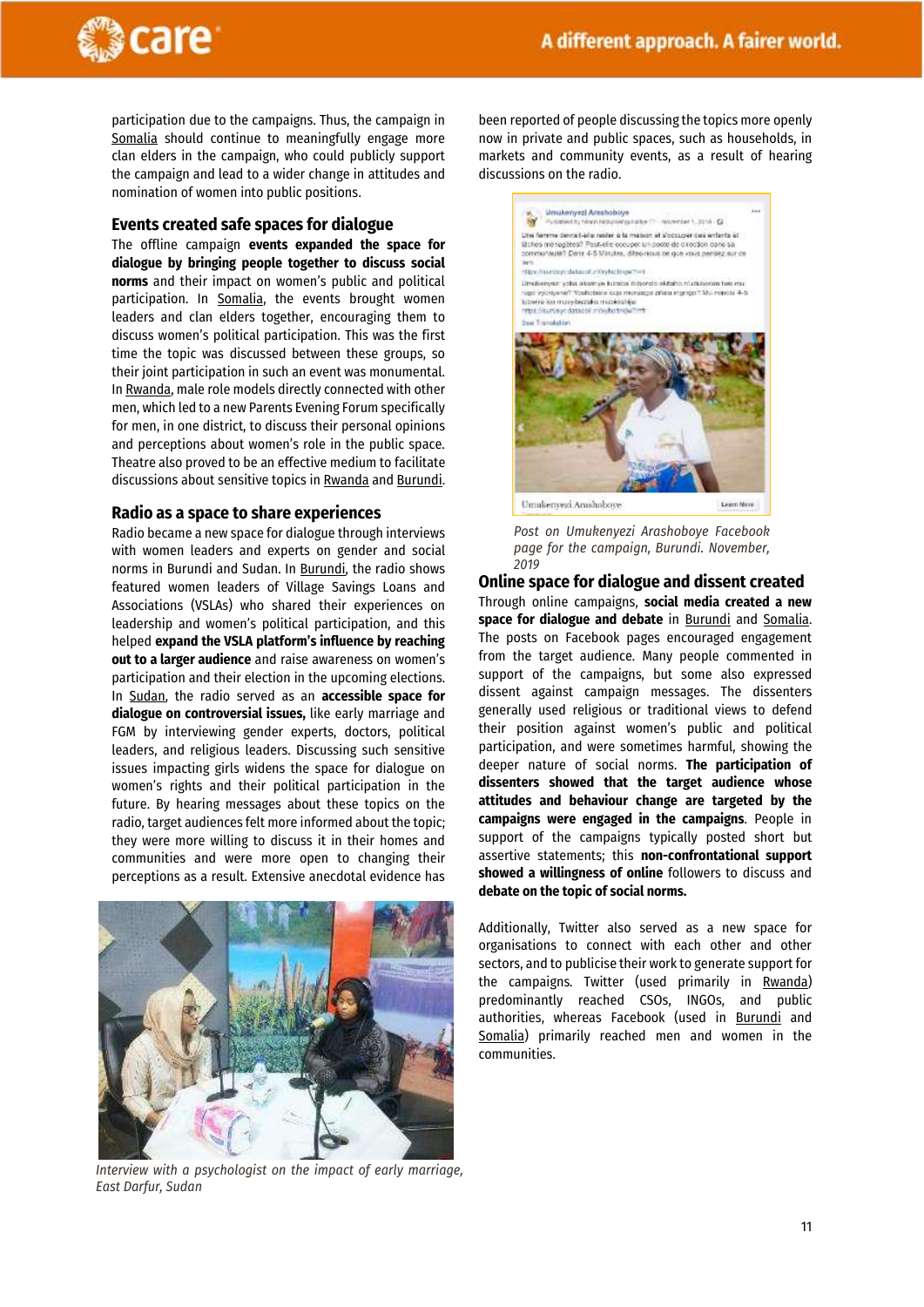

#### <span id="page-11-0"></span>**Changes in attitudes and behaviours**

In all four countries, the campaigns used persuasive storytelling to change attitudes and beliefs about women's public and political participation. By changing attitudes, EVC aims to shift harmful and discriminatory norms that inhibit women's participation and influence in formal and informal decision-making processes. The campaigns were successful in contributing to some signs of change in social norms among target groups, though target audiences in most countries admitted that **change in attitudes and beliefs was a long process for both men and women**. Most felt that changes in behaviour could also invite disapproval or judgement from other community members. Thus, increasing engagement with community members through longer-term campaigns will be necessary for behaviour changes to be realised.

*"If she is a good woman, she will change her mind and take advice from her friends to stay home and respect what her husband wants. Actually, women [want to] get married to be a wife and a mother at home, not do business. This is how it is."*

#### **Changes in attitudes and beliefs among target groups**

The campaigns were **successful in reaching the target audience and showing signs of changing attitudes** in Rwanda, Somalia and Sudan. In Rwanda, married men (target group) demonstrated change from believing that women could not attend governance meetings in public spaces to recognising public engagement of women as a right. They have begun to understand that sharing household decision-making is a woman's right as well. Although, some still believe that men (husbands/fathers) need to approve of women's (wives/daughters) public participation first. In Somalia, for example, a woman who attended one event expressed that her attitude about women's capability in political leadership had changed following her interactions with successful female politicians and leaders. Additionally, in Sudan, participants in the radio shows asked radio officials to expand EVC to other villages and localities, as people believed that EVC could contribute to increasing awareness among community members and shift norms. However, in Burundi, shifts in attitudes were not observed among men and women in the community (target groups), but public authorities showed a change in attitudes (despite not being directly targeted by the campaigns).

#### **Changes in attitudes among role models**

Role models and powerholders in communities were engaged to influence community members, but through the campaign they were also influenced to change. In Rwanda, male role models expressed that the campaigns had encouraged them to share domestic responsibilities and include their wives in financial decisions at the household-level. In Burundi as well, two male role models changed their mind about women's participation in politics and began including their wives in decision-making about household finances. Similarly, the campaign in Sudan engaged with traditional and religious leaders who agreed to address negative social norms publicly (e.g., during sermons). **These role models and powerholders have significant influence in their communities and can use their influence for a greater shift in attitudes among community members.**



*Role model from Nyanza District washes his family's clothes in Rwanda during a campaign event*

#### **Change in attitudes fuelled by change in local governance contexts**

Changing local governance contexts also acted as catalysts in shifting social norms in Burundi, Somalia and Sudan. The revolution in early 2019 in Sudan, where women played leadership roles publicly, paved the way for shifting norms with increasing women's participation in community-level meetings. Seeing more women involved publicly increased people's openness to discuss the topics of women's political participation and girls' early marriage. Additionally, in early 2019, the new President of Puntland, Somalia proposed the inclusion of three women as ministers, which was challenged by clan elders. A few months later, 24 women were nominated, elected, or appointed in various political positions before the campaigns. Somali society is changing and becoming increasingly open to women's political participation, representing a change in attitudes. The upcoming 2020 elections in Burundi paved the way for campaigning on increased women's political participation. This made engaging with the target audience and holding joint events with young women and clan elders possible during the campaign. Thus, **changing contexts catalysed the impact of the campaigns on shifts in social norms.** 

#### <span id="page-11-1"></span>**Actions taken by target audience**

As the campaigns were successful in reaching a wide audience, and there were some signs of change in attitudes and behaviours, there were also some actions taken by target audiences and powerholders toward enabling women's inclusion in decision-making processes.

#### **Actions taken at the household level**

The campaigns in Burundi, Rwanda, and Sudan directly targeted men (husbands and fathers). In Burundi and Rwanda, women's roles in the domestic spheres were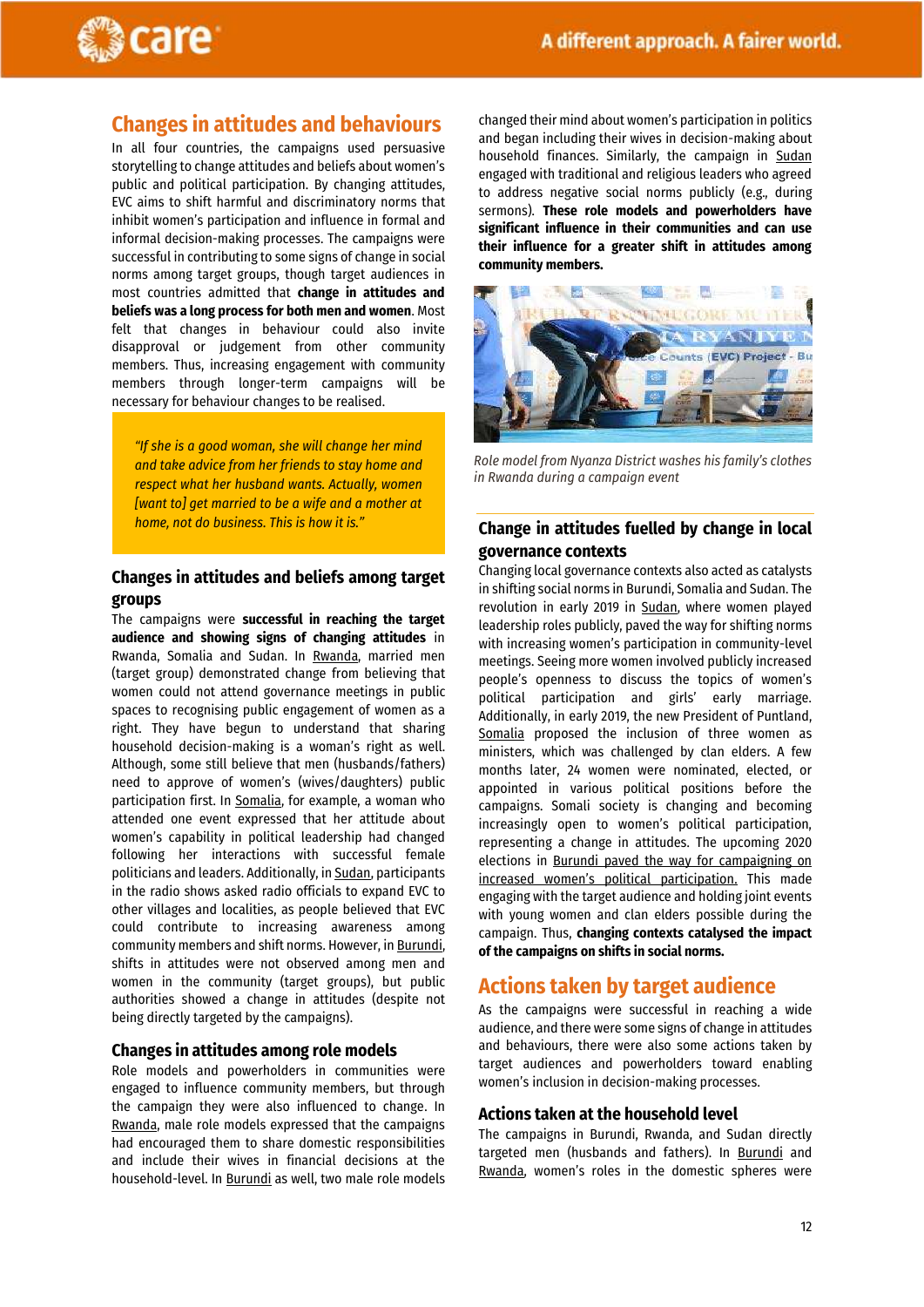

challenged and **men were encouraged to share women's household responsibilities, so women could participate in the public and political sphere**. It was found that many men had begun sharing household responsibilities with their wives by helping them with cooking, cleaning, childcare (Rwanda), and including them in decisions about household finances and planning (Rwanda and Burundi). Some also began supporting their wives in public and political engagement. In Sudan, parents were targeted to persuade them not to marry their daughters off early. After the campaign in East Darfur, 11 parents allowed their daughters to continue their education and refrained from marrying them off early; many other parents committed to refrain from early marriage. These actions taken at the household level show more concrete shifts in attitudes.

**Actions by powerholders and public authorities Powerholders and public authorities' commitments or actions can have a larger persuasive influence amongst community members.** In Sudan, the headmaster of a school expressed his ardent support for the campaign against early marriage in East Darfur and committed to organise sessions with parents of the children to discuss negative consequences of early marriage. Additionally, the Ministry of Health in Sudan, also impressed by the campaign in East Darfur, urged CARE to collaborate with Salima, an advocacy group against FGM.

In Burundi, some male role models championed the emerging movement towards increased women's political participation by working with other community leaders to mobilise other men to support women to get elected during the elections. The commune administrator of Giheta was compelled by the campaign and decided to personally lead the offline campaign. He established a committee that gathered different organisations to encourage women's political participation and led the offline events by inviting community members and sharing the messaging. It was also found that an electoral code regarding registration of marriages was a significant obstacle for women to run for elected office. The code stated that women in an unregistered marriage were not allowed to get elected. Some men said that they could not afford to pay the BIF 2,000 (~1 Euro) required fee to register the marriage. The commune administrator decided to abolish the fees to legalise marriage following the campaign. This signified a big step toward **enabling more women to stand for local elections**. The local committees in Giheta also attempted to **ensure women's representation increased from 20% to 30%** and their voice was taken into account.

These significant outcomes exemplify the power of embedding a key public authority within the campaign. Thus, persuading powerholders and public authorities can lead to an augment in the campaign's reach and impact.

#### **Policy changes**

Campaigns leading to shifts in attitudes have resulted in individual people taking actions to support more women's

participation in decision-making processes, and as time passes, there might be more steps taken by policymakers and policy implementers, which are yet to be tracked. In Sudan, the government criminalised FGM in April 2020 following advocacy efforts by various INGOs in Sudan; the social norms campaigns by CARE Sudan contributed to these advocacy efforts as well. In Burundi, we also expect that the campaign will contribute in part to the localisation and implementation of the 30% women's quota.

#### <span id="page-12-0"></span>**Capacity of local staff**

The trainings by RNW/RNTC were instrumental in **increasing the capacity of CARE and partner staff and journalists who participated in the trainings to use persuasive storytelling and media for campaigning.** The changes in which the campaigns have contributed demonstrate that programme staff and journalists were able to use their new skills and knowledge to influence actors in their contexts. In all countries, CARE staff have also shown an interest in continuing to use campaigns in their programmes to shift social norms whenever possible.

#### **Partners continuing campaigning**

**Local partners have also continued using social media** for other interventions in Somalia and Burundi as a result of the training they received. In Somalia, partner organisation MUDAN organised seven accountability forums between local district officials and community members. These accountability forums, conducted offline, were also publicised on social media to encourage engagement from a wider audience online. In Burundi, Yaga (a digital media organisation) organised an advocacy campaign for the removal of taxes on menstrual products.

#### **Strengthened alliance with local media**

The trainings by RNW/RNTC also facilitated stronger partnerships of CARE and CSO partners with local media actors, like the radio, which was used effectively in three countries. These new partnerships also enabled a change in their programming: **sensitive social norms were publicly discussed on the radio for the first time**.

In Sudan, Radio Nyala, a state-owned radio station, discussed sensitive topics like FGM and early marriage for the first time. Similarly, in **Burundi**, this was the first time that women's political participation was publicly addressed on radio. Journalists from Radio Isanganiro in Burundi also introduced another weekly programme on women's political participation that continues today. Despite the conclusion of the campaign in Burundi, two radio stations still continue the programming that was launched by the campaign due to its popularity.

Thus, the trainings were not only useful for the campaigns on social norms, but also increased the capacity of local staff and partners to continue using media and persuasive storytelling for campaigning.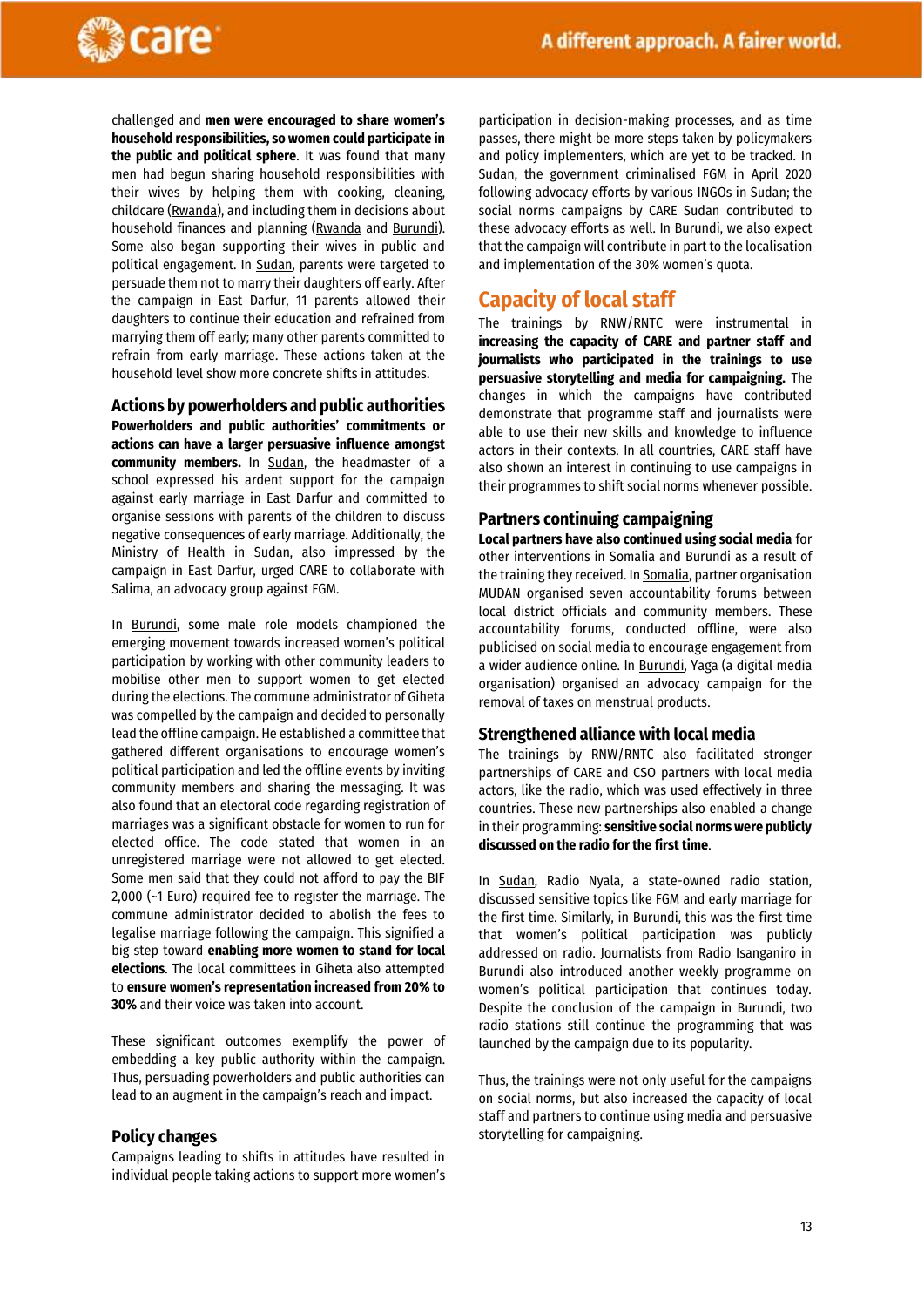

## <span id="page-13-0"></span>**Key Learnings and Conclusion**

With support from RNW/RNTC's training and coaching, the local teams in Burundi, Rwanda, Somalia, and Sudan successfully ran persuasive offline and online campaigns focused on sensitive social norms in their contexts. While not all the targets in the countries were met and improvements could be made to increase the effectiveness of future campaigns, the campaigns did achieve significant successes. The following are some key learnings from the campaigns:

- **Ensure there is sufficient staff and financial capacity to implement campaigns**. Through the trainings and coaching with RNW/RNTC, a key challenge was the lack of dedicated staff capacity to implement campaigns. Dedicated resources should be committed and accounted for when planning, implementing, and monitoring campaigns. Although some countries were able to find the capacity externally, teams need to ensure that there is staff available to invest dedicated time and effort towards campaigning and media use.
- **Engage the target audience strategically in the campaign**. While all countries aimed to target specific audiences, it often requires more hands-on staff time and online moderation. For example, in Somalia, the campaign aimed to target clan elders and women. Predominantly women and few clan elders were reached through their participation in the events, but the engagement of clan elders online could not be tracked, as that demographic information cannot be obtained online. In Burundi and Somalia, social media is young maledominated and urban-centric. Reaching more women and people of different ages, and in rural communities, requires more targeted work. Additionally, the radio shows in Sudan were not held when women were free to listen; campaign programming must better account for their target audience's schedules.
- **Develop more targeted, clear and nuanced messaging**. In Rwanda, the campaign focused on persuading men that domestic responsibilities should be shared so women can participate in public decision-making processes. Instead of seeing participation as a woman's right, some target groups still believed that women needed men's permission to participate. In Sudan, one campaign was designed to increase women's political participation, but the campaign led to an increase in discussions about education, financial inclusion, FGM, and early marriage instead.
- **Practice light, strategic online moderation without censorship to increase diversity of voices.** In Somalia people were hesitant to comment and share strong views in support of the campaign in fear of retaliation. Taking measures to ensure that the digital community is a safe space and enforcing non-biased moderation techniques is essential.
- **Strategically link offline and online campaigns.**  The offline campaigns in all the countries were successful in reaching target audiences and opening spaces for dialogue. However, a stronger link to social media would ensure a wider reach and expand the dissemination of the same set of key messages. For instance, keeping the momentum of the campaign going on social media with the use of moderated discussions and hashtags even when offline events are not occurring will keep the target audience engaged for a longer period of time.
- **Collaborate with local organisations.** Local organisations or media houses achieved a wider reach among community members, whereas CARE's pages attracted a greater audience from INGOs. By collaborating with community organisations and local radio, CARE can reach both the community members and INGO staff to share campaign messaging. Governments should also be urged to integrate social norms campaigns into government media plans and provide appropriate funding to local radio stations.
- **Design strong monitoring and evaluation frameworks that are tailored to the campaign objectives.** M&E frameworks should be incorporated in the design of the campaign, and targets should be set based on measurable indicators, since accurate demographics cannot always be tracked on social media. Ensuring that targets can be successfully measured by analytic technologies before setting M&E targets will make analysing campaign outputs more feasible.
- **Campaigning can lead to longer-term outcomes.**  Although the campaigns achieved some shifts in social norms within the target audience, there were some wider reaching outcomes. For example, the headmaster of a school in Sudan asked for CARE's support in awareness raising sessions about girls' early marriage; and in **Burundi**, a local authority who was inspired by the campaign abolished the marriage registration fees enabling more women to participate in elections. Continuing to follow the progress of these outcomes will improve the measurement of the impact of the campaign.

Overall, physical spaces for dialogue were expanded and new spaces for dialogue were created online and through radio, where people were able to express their support and dissent for the campaigns on social norms. Since the campaigns facilitated the discussion of sensitive social norms publicly, changes in people's attitudes and behaviours were realised, especially at the household level, and amongst some powerholders who have an influence over the community. Some actions were also taken by target audiences towards encouraging women's public and political participation. These actions were mostly among men supporting women's participation, and powerholders and public authorities committing to certain actions. Campaigning over longer periods of time with more robust M&E follow-up is required to document and measure policy changes and analyse the contribution of campaigns on social norms.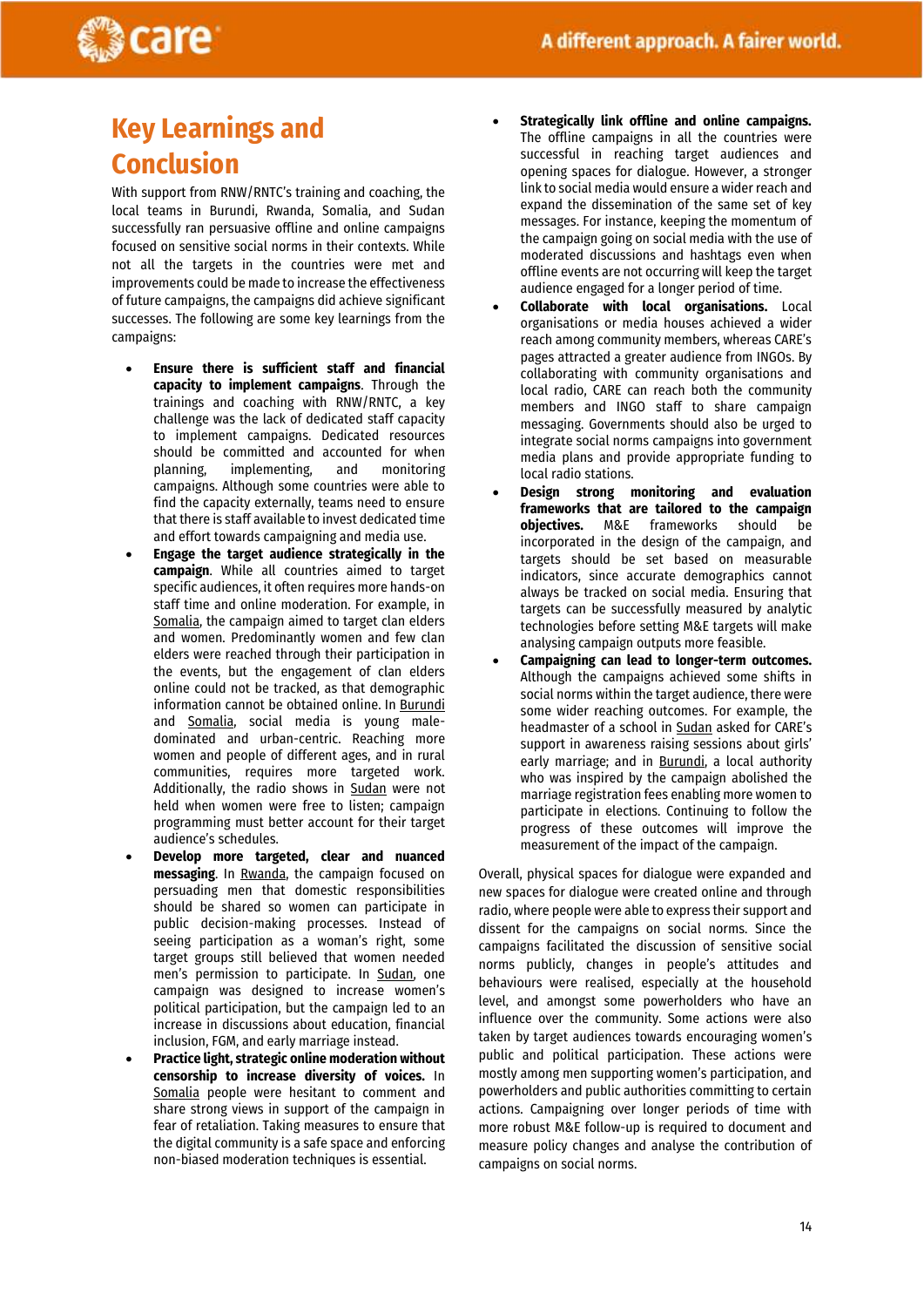

## <span id="page-14-0"></span>**References**

#### **Burundi**

- CARE International in Burundi (2019) *After Action Review #UmukenyeziArashoboye Campaign.*
- CARE International in Burundi (2020) *Quarter 4 Report 2019.*
- CARE International in Burundi (2020) *Annual Report 2019.*
- CARE International in Burundi *(2020) Outcomes Database 2019.*
- RNW/RNTC (2020*) Assessment of #UmukenyeziArashoboye Campaign*

#### **Rwanda**

- CARE International in Rwanda (2019) *After Action Review of Campaigns.*
- CARE International in Rwanda (2020) *Annual Report 2019*
- CARE International in Rwanda *(2020) Outcomes Database 2019.*
- CARE International in Rwanda (2019) *Quarter 3 Report 2019*
- CARE International in Rwanda (2020) *Quarter 4 Report 2019.*
- RNW/RNTC (2020*) Assessment of RNW/RNTC Media's Approach to Campaigns*

#### **Somalia**

- CARE International in Somalia (2019) *Advocacy After Action Review: Offline dialogue on calling for women's participation in upcoming Somalia federal election*
- CARE International in Somalia (2019) *Every Voice Counts Social Analysis Action Report*
- CARE International in Somalia (2020) *Every Voice Counts Annual Report 2019*
- CARE International in Somalia (2019) *Every Voice Counts Quarter 3 report*
- CARE International in Somalia (2020) *Every Voice Counts Quarter 4 report*
- CARE International in Somalia (2020) *Outcomes database 2019*
- RNW/RNTC Media (2020) *Assessment of RNW/RNTC's Approach to campaigns – CARE Somalia*

#### **Sudan**

- CARE International Switzerland in Sudan (2019) *Baseline survey on women's participation in decision-making*
- CARE International Switzerland in Sudan (2020) *Let Her Grow/ Khaloha Takbar Campaign Report*
- CARE International Switzerland in Sudan (2020) *Annual Report 2019*
- CARE International Switzerland in Sudan (2019) *Focus Group Discussion Report for Persuasive Radio Campaign Khaloha Tisharik Bitagdar*
- CARE International Switzerland in Sudan (2019) *Khaloha Tisharik Bitagdar Radio Campaign Report*
- CARE International Switzerland in Sudan (2019) *Vignette Pilot Implementation Report*
- CARE International Switzerland in Sudan (2019) *Quarter 4 Report, 2019*
- RNW/RNTC Media (2020) *Assessment of Campaigns Research Report for CARE Sudan.*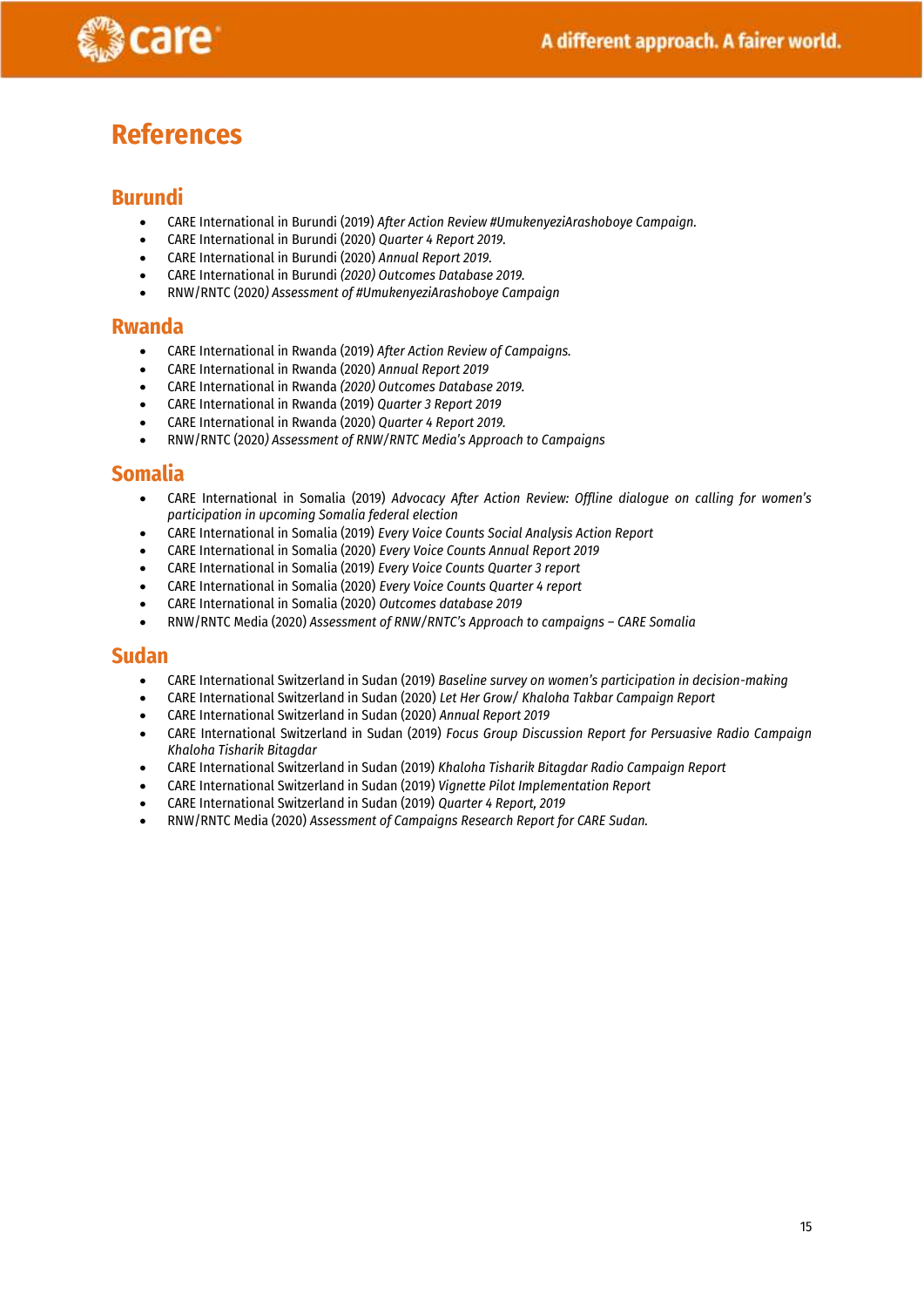

# <span id="page-15-0"></span>**Annexes**

care

### <span id="page-15-1"></span>**Annex 1: Executive Summaries of Country Reports Burundi**

CARE Burundi launched a campaign from September to December 2019 to tackle social norms related to women's participation in decision-making processes. First, CARE Burundi conducted a study on social norms related to women's role in the household and the public sphere to identify the crucial harmful norm that EVC wanted to transform. Then, with the support of RNW/RNTC, CARE Burundi embarked on a campaign targeting women and men, and young people who think that women should, to persuade them that women are capable of leadership, and women leaders can support conflict-free, happy and united families.

The campaign, called *Umukenyezi Arashoboye* (Women are Capable) was conducted online and offline from September to December 2019 and targeted the Giheta commune. The campaign targeted 4000 men and women (aged 25-40), and 2000 youth (under 25 years). The offline campaign was designed to reach people within the communities, and the online campaign was designed to have a wider reach across the country. The online campaign primarily ran through a campaign Facebook page set up by CARE Burundi and was supported by CARE Burundi's own Facebook page.

The offline campaign focused on Giheta commune, where the commune administrator was compelled by the offline campaign and decided to personally lead the campaign. He established a committee that gathered different organisations to encourage women's political participation and led the offline events by inviting community members and sharing the messaging. He also selected role models within the communities (from VSLAs and Peace Clubs) who took a lead in organising campaign activities. Five grassroots events were organised. Additionally, radio played a crucial role in the campaign: Voice of Women Radio broadcasted three episodes on women's political participation and Radio Isanganiro broadcasted three community Q&A sessions on women's participation.

The campaign was successful in creating a new online space for dialogue, where supporters and dissenters against the campaign came together to share their views on the campaign. People either expressed that women should stay at home and take care of household chores, or supported the campaign, or asserted that women can and should hold leadership positions in their communities. On CARE Burundi's Facebook page, audience from the INGO sector also congratulated and supported CARE Burundi for the campaign. Due to the offline campaign, the radio programmes were successful in expanding space for women to share their experiences publicly – women leaders from VSLAs shared their experiences on leadership and women's public and political participation.

#### **Campaign impact in Burundi**

The offline campaign in particular led to changes in mindsets among public authorities about women's political participation, and men began committing to include their wives in household-level decision-making. Some male role models championed the emerging movement towards increased women's political participation by working with other community leaders to mobilise other men to support women to get elected during the elections.

It was also found that an electoral code regarding registration of marriages was a significant obstacle for women to run for elected office. The code stated that women in an unregistered marriage were not allowed to get elected. Some men said that they could not afford to pay the BIF 2,000 (~1 Euro) required fee to register the marriage. The commune administrator decided to abolish the fees to legalise marriage following the campaign. This signified a big step toward enabling more women to stand for local elections. The local committees in Giheta also attempted to ensure women's representation increased from 20% to 30% and their voice was taken into account. These significant outcomes exemplify the power of embedding a key public authority within the campaign.

Additionally, the trainings by RNW/RNTC led to an increase in local staff's capacity to implement campaigns, with an increase in local media's engagement towards women's participation in politics. CARE Burundi staff will continue campaigning for other programmes and engage with local organisations better to expand the reach of the campaign.

The campaign was successful in achieving the targets it set and creating an online space for dialogue. Additionally, the offline campaigning led to a significant policy change enabling more women to participate in politics. Influential men changing their mindset and committing to spreading the word was also crucial towards amplifying the impact. Thus, campaigning efforts continuing to encourage women's political participation could have a significant impact on the upcoming 2020 elections.

#### **Rwanda**

CARE Rwanda launched a campaign from October to December 2019 to tackle social norms related to women's public participation. First, CARE Rwanda conducted a study on social norms related to women's domestic responsibilities. Then, with the support of RNW, CARE Rwanda embarked on an online and offline campaign targeting married men who believe that women should not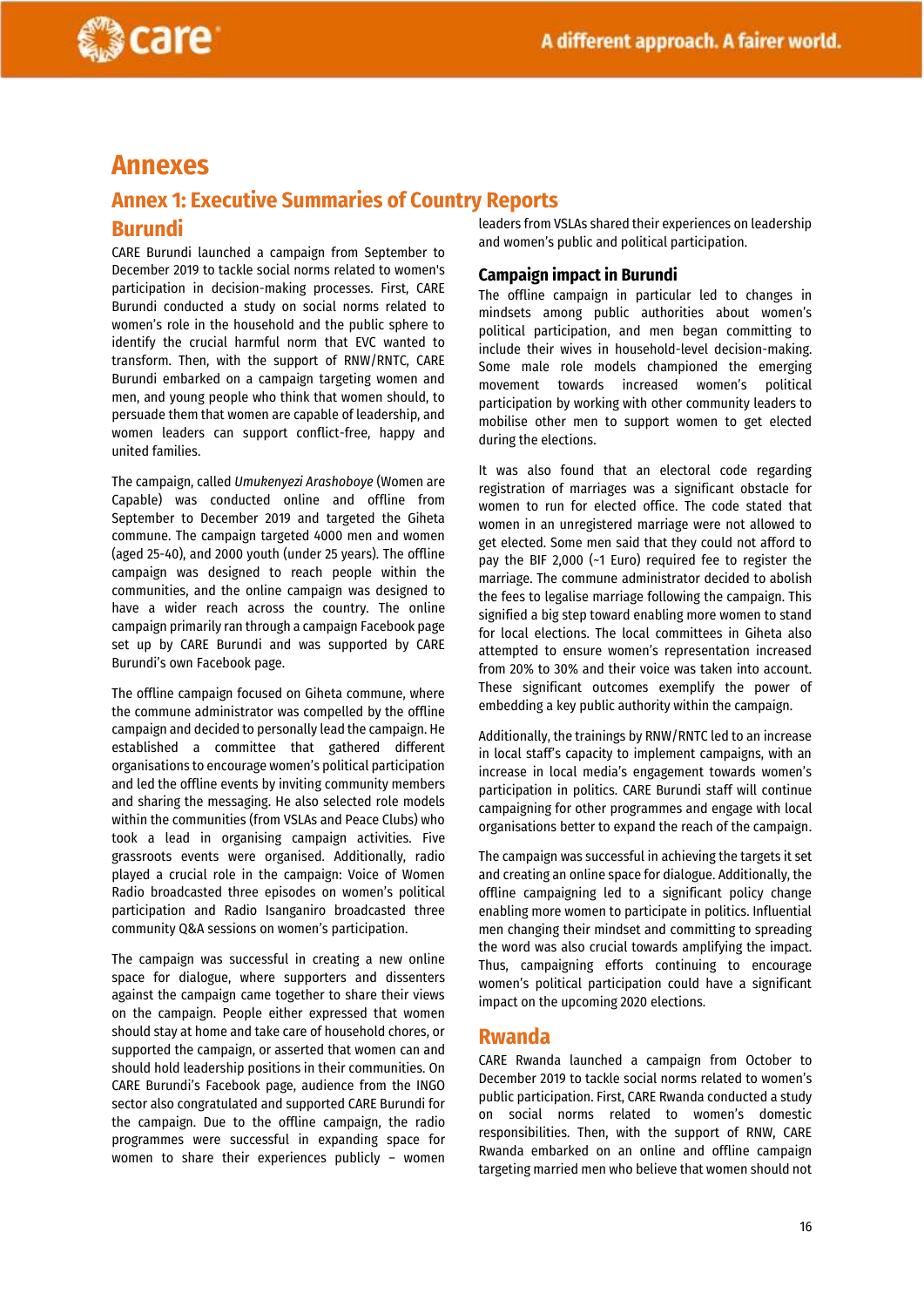

participate in annual Imihigo planning process to persuade them that their household's needs would not be fully reflected in Imihigo planning (and budgeting) if their wives did not participate in public discussions where Imihigo inputs are raised.

The campaign primarily ran offline in five EVC districts by engaging 100 men as role models to persuade 800 men to challenge their beliefs. These 100 role models were men who participated in other programmes by CARE Rwanda, and were trained on domestic violence and conflicts, played an influential role in the community. These role models conducted house visits with 800 targeted men, used theatre, community events, flyers, speeches with public authorities, and persuasive personal interactions to discuss women's decision-making, public participation, and power dynamics between men and women. Approximately 1600 house visits by the role models, 12 sketches/plays, 10 grassroots events, 11 radio shows, and 3 TV shows were produced for the campaign through which 6,510 people were indirectly reached.

The online campaign complemented the offline campaign activities and ran on PFTH's Facebook and Twitter pages. The hashtag #RealMan was not used consistently, affecting people's engagement with the online campaign. Since PFTH is an umbrella organisation, the Twitter page was particularly useful in publicising the campaign to other CSOs and NGOs in Rwanda.

#### **Campaign impact in Rwanda**

Many positive results emerged due to the campaign. First, the RNW/RNTC trainings led to an increase in CARE Rwanda and PFTH teams' capacity to initiate offline and online campaign activities, adopting many elements of persuasive storytelling approach. The offline events received public attention and support from other CSOs and public officials.

There was a change in attitudes and beliefs among target groups. They grew to recognise women's rights and benefits in participating in public spaces, from believing that domestic responsibilities should be women's priorities. However, some men still believed that women needed men's permission to participate publicly, and it was not their inherent right; showing that the campaign messages could perhaps be misleading in the short period of campaigning time. The campaign also led to an increase in men sharing domestic responsibilities and decisionmaking. The role models began involving their wives in financial decision-making within the family and supporting their wives in public engagement by sharing household chores.

The offline activities also expanded space for dialogue for men to discuss their personal opinions and perceptions about women's role in the public space. A new Parents Evening Forum was initiated in one district, only for men to come together to discuss better cohabitation with their families. The campaign also received positive feedback from communities and local authorities, with parliamentarians giving speeches on women's public

participation in the campaign. Additionally, an online space for dialogue was created through PFTH's Facebook and Twitter, where people commented on women's participation and social norms, and debated on men and women's responsibilities in the household and in the country's development.

Although the online discussions were limited, the campaign was quite successful offline. Men became more open to the idea of women's participation in public spaces and took actions to convince others not reached by the campaign.

#### **Somalia**

CARE in Somalia launched a campaign from August to December 2019 to tackle social norms related to women's participation in decision-making processes. First, CARE Somalia conducted a study on social norms related to women's public/political participation to identify the crucial harmful norm that EVC wanted to transform. Then, with the support of RNW/RNTC, CARE Somalia embarked on a campaign targeting clan elders in Puntland to persuade those who thought women should stay away from politics to instead support women to be successful politicians and provide them with opportunities to prove their political power.

The campaign involved two (offline) events in August and December 2019 organised in Garowe to encourage women's political participation. Successful and influential women were invited as panellists to both events, and young women, men and clan elders came together to talk about women's participation in decision-making processes. These events aimed to motivate young women to participate in the upcoming 2020 elections. Affiliated with the events, an online campaign was launched using the hashtag #*Hiildumar*. CARE Somalia's Facebook page (reaching 49,194 people), and MUDAN's Facebook page (reaching 46,338 people) were used to disseminate information, updates, and persuasive messages related to the campaign.

#### **Campaign impact in Somalia**

The campaign generated positive results. The RNW/RNTC trainings led to an increase in CARE Somalia team's capacity to initiate offline and online campaign activities, including adoption of many elements of the persuasive storytelling approach. MUDAN, as a local partner, was instrumental to the online reach, since it could tap into the its network of organisations and individuals in the community.

The CARE Somalia team was able to initiate offline and online dialogues on women's political participation in Puntland and nationwide. The in-person events were crucial in bringing people together and building a space for dialogue between women and clan elders. Women found a space to encourage each other towards political participation publicly. The online campaign also created a new space for people to exchange views with each other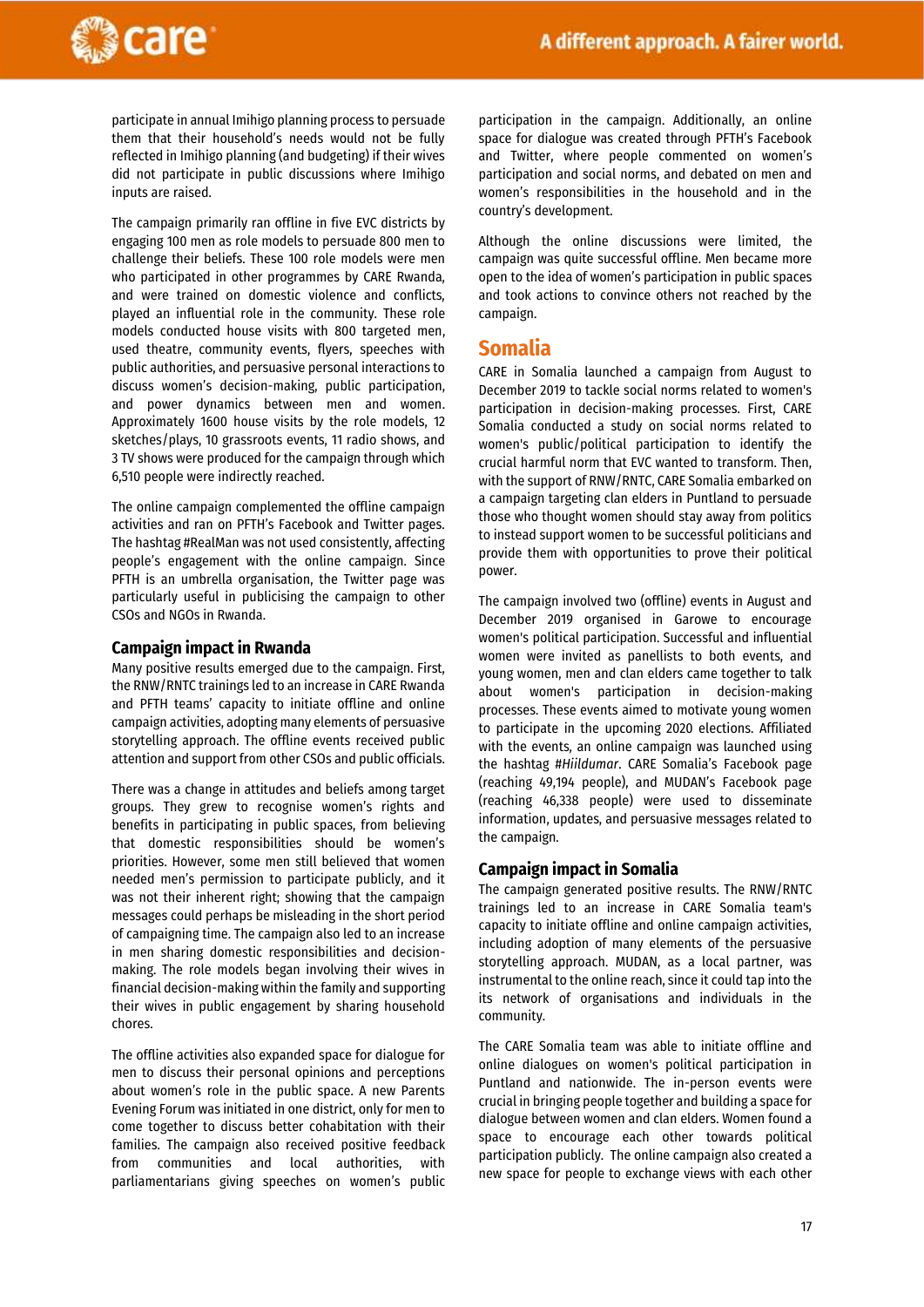

and express their opinions on women's political participation openly. While some people supported the campaign, dissenters also found a space online to express their opinions against women's political participation. The participation of dissenters showed that the target audience whose attitudes behaviour change are targeted by the campaigns were engaged in the campaigns.

The change in local governance contexts in Somalia also fuelled the change in attitudes. Before the campaign, women were appointed in various leadership positions in Puntland, and this increasing interest in the representation of women and youth presents changing attitudes among people. Due to the limited time-frame, it was not possible to track any significant changes in attitudes. However, the campaigns witnessed a large audience of youth, especially women, during the events, and women were able to network and were inspired by local influential leaders. The clan elders who participated in the events were generally supportive of the campaigns, and their testimonies were posted across social media. However, no actions taken by other clan elders (who did not participate in the events) have been tracked yet.

Thus, the RNW/RNTC trainings led to an increase in CARE Somalia team's capacity to initiate offline and online campaign activities adopting a number of elements of the persuasive storytelling approach. A dialogue on women's political participation was initiated in Puntland, and an online space was created to discuss social norms and women's role in politics.

#### **Sudan**

CARE Sudan launched two campaigns from October to December 2019 in East Darfur and South Darfur.

In East Darfur, a study was conducted to understand the crucial harmful norm of early marriage. Following this, a radio campaign called *'Khaloha Takbar'* ('Let Her Grow') was launched to challenge the norm and persuade fathers/parents that girls' early marriage does not align with religious teachings. The campaign used Imams, and experts like a psychologist, mid-wife, economist to influence parents of young girls. Radio Edaein, partnered with CARE Sudan and interviewed these experts and broadcasted live discussions to the local community on a weekly show. They also conducted six community discussion sessions where community-based trainers and Imams discussed early marriage and its negative impact on girls and their parents.

In South Darfur, CARE Sudan embarked on a campaign called *'Khaloha Tisharik Bitagdar'* ('She is capable, allow her to participate') to persuade men who disagree with women's participation in decision-making to include women in community-based reconciliation mechanisms in accordance with the 25% national quota. CARE Sudan partnered with Radio Nyala, a local radio station in South Darfur. Together they developed core messages around support for women's political participation from an Islamic

perspective and encouraging women's participation to improve household economic status. Radio Nyala used radio spots and adverts, recorded community discussions in three villages, six radio interviews with local gender experts, and conducted interviews with female powerholders and male role models in six villages. Although the campaign aimed at increasing women's political participation, the discussions were around early marriage, FGM, education, and financial inclusion, which can all be steppingstones towards political participation.

#### **Campaign impact in Sudan**

The campaigns were successful in creating a space for dialogue on social norms, and radio in particular was a new space – Radio Nyala is a state-sponsored ratio station that discussed sensitive social norms publicly for the first time. There were additional dialogues with Imams to use their influence in the community, who addressed social norms in their sermons. The campaigns also allowed communities to openly discuss sensitive issues like FGM and early marriage, which widens the space for dialogue on women's political participation in the future.

Educational institutions were also inspired by the campaign; Nyala University's Peace and Development Centre established a gender department to discuss social norms and their effects on women's political participation. Additionally, a Headmaster of a primary girls' school in East Darfur also expressed ardent support for the campaign and committed to organise sessions with parents of children discussing the negative consequences of early marriage.

A change in attitudes among people was observed in East Darfur; 11 parents of school girls allowed their daughters to continue education and refrained from marrying them off early. Further, community members also expressed enthusiasm for the radio campaigns to focus on other harmful social norms like FGM and asked for EVC to be expanded into North Darfur states.

This was the first time that radio was used for campaigning, and local teams recognised the effectiveness of media campaigns in achieving a shift in social norms. The campaigns also received attention from the Ministry of Health, who asked EVC to coordinate efforts against early marriage with Salima – an advocacy group for FGM. Additionally, in April 2020, the government criminalized FGM in Sudan, following advocacy efforts by various INGOs. The social norms campaigns by CARE Sudan also contributed to these advocacy efforts for the policy change.